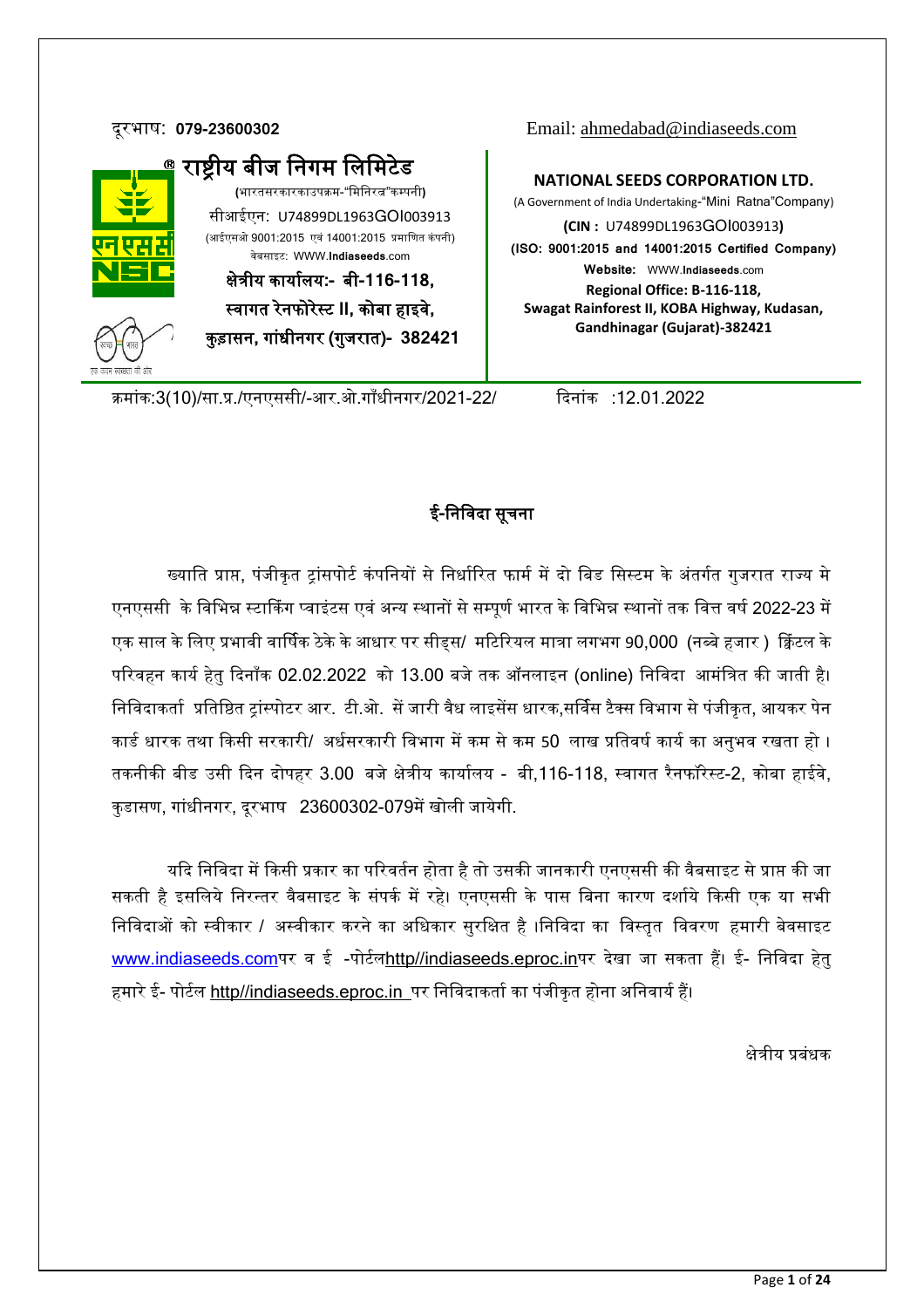# **NATIONAL SEEDS CORPORATION LIMITED REGIONAL OFFICE-GANDHINGAR**





(Terms and Conditions)

# **(COMPETITIVE BIDDING-TWO BID SYSTEM)**

**File No.** 3(10)/सा.प्र./एनएससी/-आर.ओ.गााँधीनगर /2021-22,दिनाांक : **12.0**1**.2022**

# **TENDER DOCUMENT FOR TRANSPORTATION OF SEEDS AND MATERIAL BY ROAD**

 **LAST DATE&TIME FOR RECEIPT : UP TO** 02**.0**2**.2022 1.00 PM OF BIDS. DATE & TIME OF OPENING : UP TO** 02**.0**2**.2022 3.00 PM OF BIDS.**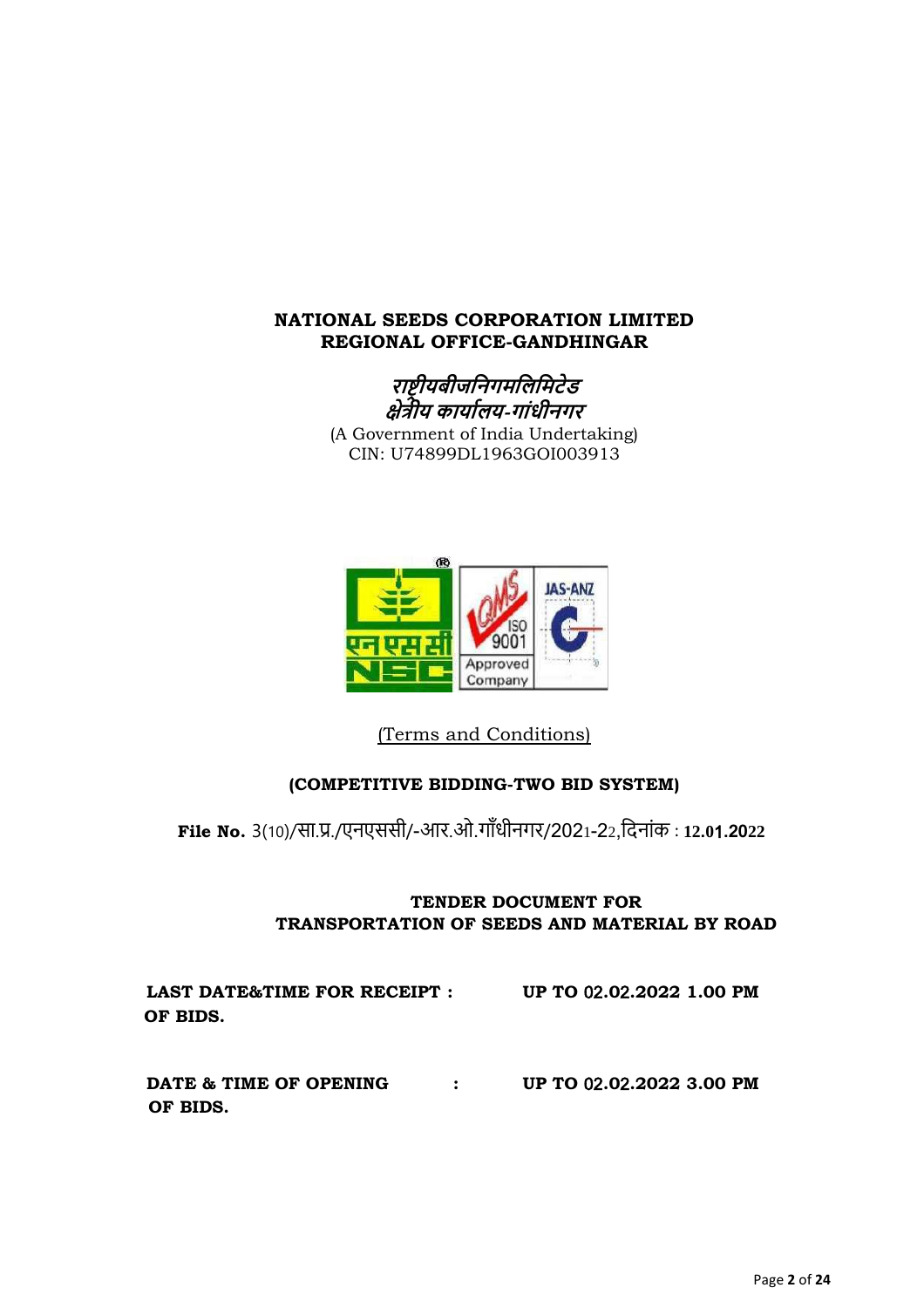# **NATIONAL SEEDS CORPORATION LIMITED GANDHINAGAR**

(A Government of India Undertaking)

# INDEX

| Sr. | <b>ITEM</b>                              | <b>SECTION</b>      | PAGE NO. |
|-----|------------------------------------------|---------------------|----------|
| No. |                                          |                     |          |
|     |                                          |                     |          |
| 1.  | <b>Title Page</b>                        | --                  | 1,2      |
| 2.  | Index Page                               | $- -$               | 3        |
| 3.  | <b>Invitation Notice</b>                 | --                  | 4        |
| 4.  | Instructions to the Bidders              | Section I           | $5-7$    |
| 4   | General Terms and Conditions<br>contract | Section II          | 8 to 16  |
| 5.  | Tender Form (Technical Bid)              | Section III         | 17 to 18 |
| b)  | Tender Form (Price Bid)                  | Section IV          | 19       |
| 6.  | Checklist                                | Section V           | 20       |
| 7.  | <b>Undertaking Performa</b>              | Section VI          | 21       |
| 8.  | Agreement                                | <b>Section VII</b>  | 22-23    |
| 9.  | Affidavit                                | <b>Section VIII</b> | 24       |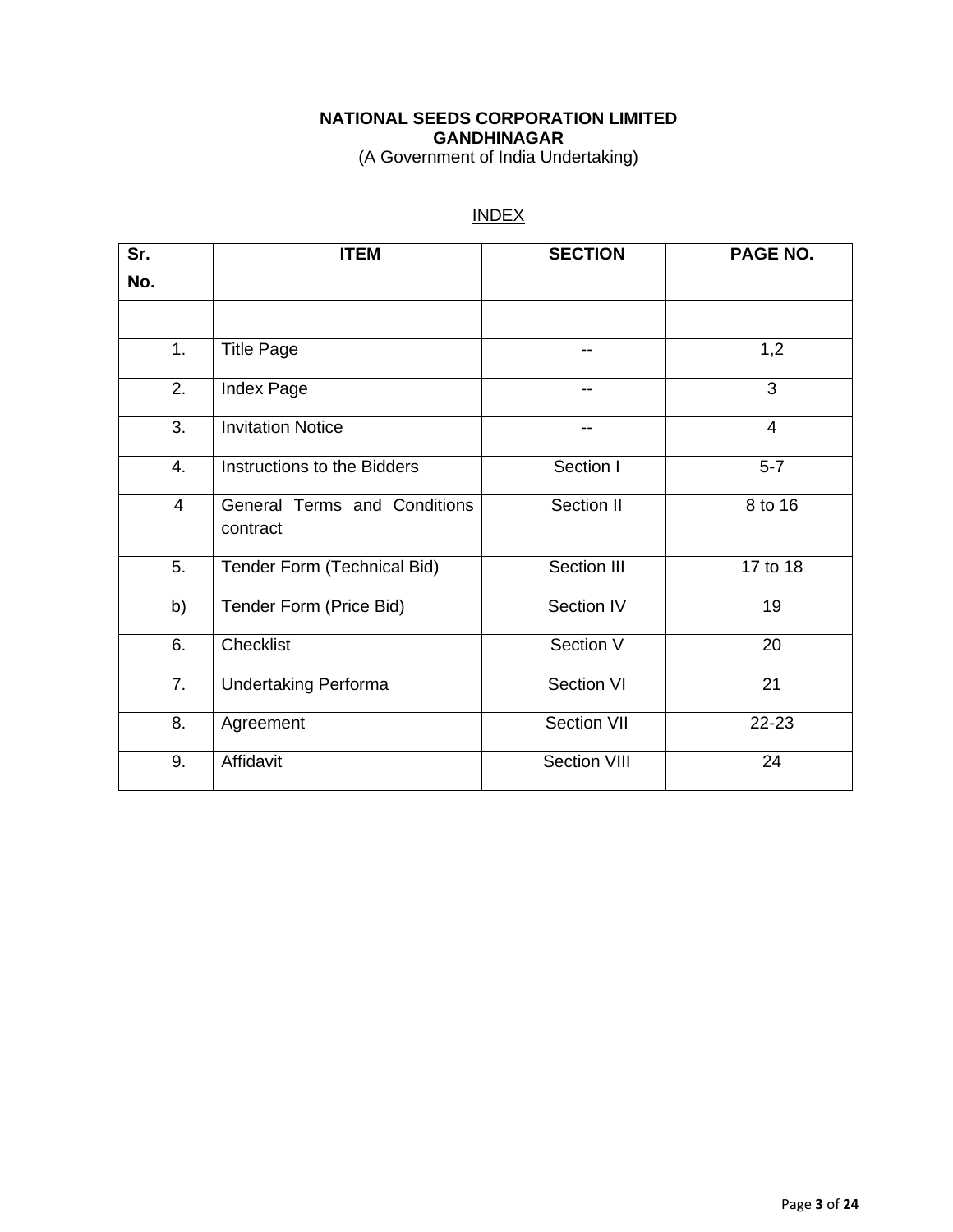#### **NATIONAL SEEDS CORPORATION LIMITED** (A Government of India Undertaking) CIN: U74899DL1963GOI003913 **REGIONAL OFFICE-GANDHINAGAR E-Tender – Notice**

 E-Tenders (In Two bid system)are invited for transportation of Seeds/material from stocking point of National seeds corporation limited, in saurashtra Region and Rest of Gujarat to various destinations throughout India (in state and outside of state) on Annual Transport Contract on per Quintal per KM basis during the financial year 2022-23 (One Year).

| S. No. | Name of the Item       | EMD          |                        |
|--------|------------------------|--------------|------------------------|
|        |                        |              | e-Tender fee(Rs.)      |
|        | (Transportation by)    | Amount (Rs.) |                        |
|        | Truck (Upto -- M.Tons) | 2,00,000.00  | Rs. 1000.00+<br>18%GST |

NOTE:-

- 1. Eligibility Criteria: Transport Contractors having registration under GST Registration and Shop & Establishment Act (if applicable) and who are having fleet of Transport vehicles (own/hired) can apply.
- 2. The Transportation contract will be for a period of financial year 2022-23(One year).
- 3. E-Tender documents containing the terms and conditions of supply and detailed specifications can be downloaded from the e-Tendering portal of NSCL. For e-Tender submission, the interested parties may upload the tender document complete in all respects on the e-Tendering portal of NSCL at-----. The filled e-tender be uploaded with the payment of EMD and e-tender fee. The e-tender fee shall be non-refundable. The e-tenders will not be accepted beyond the stipulated date and time under any circumstances what so ever. The Price-Bid will be accepted online only and not in physical form.
- 4. The last date of online submission of e-Tender is 02.02.2022 up to 13.00 Hrs.
- 5. Technical Bid of all the e-Tenders received in time will be opened on 02.02.2022 at 15.00 Hrs.
- 6. The tenderer should thoroughly go through the terms and conditions before submitting the tender
- 7. Conditional e-tender shall not be considered. Printed terms and conditions of the bidder shall not be considered as forming part of their tenders. In case any terms and conditions of the Contract applicable to this invitation to tender are not acceptable to bidders, they should clearly specify deviation in their tender. The NSCL reserves the right to accept or reject them.
- 8. The tender offer shall remain open for a period of 90 days from the date of opening of etender (Technical Bid).
- 9 The Management of NSCL reserves the right to accept or reject any or all the e-tenders and split the order for any quantity to more than one party at the e-tender lowest rates without assigning any reason thereof.

Regional Manager NSCL-Gandhinagar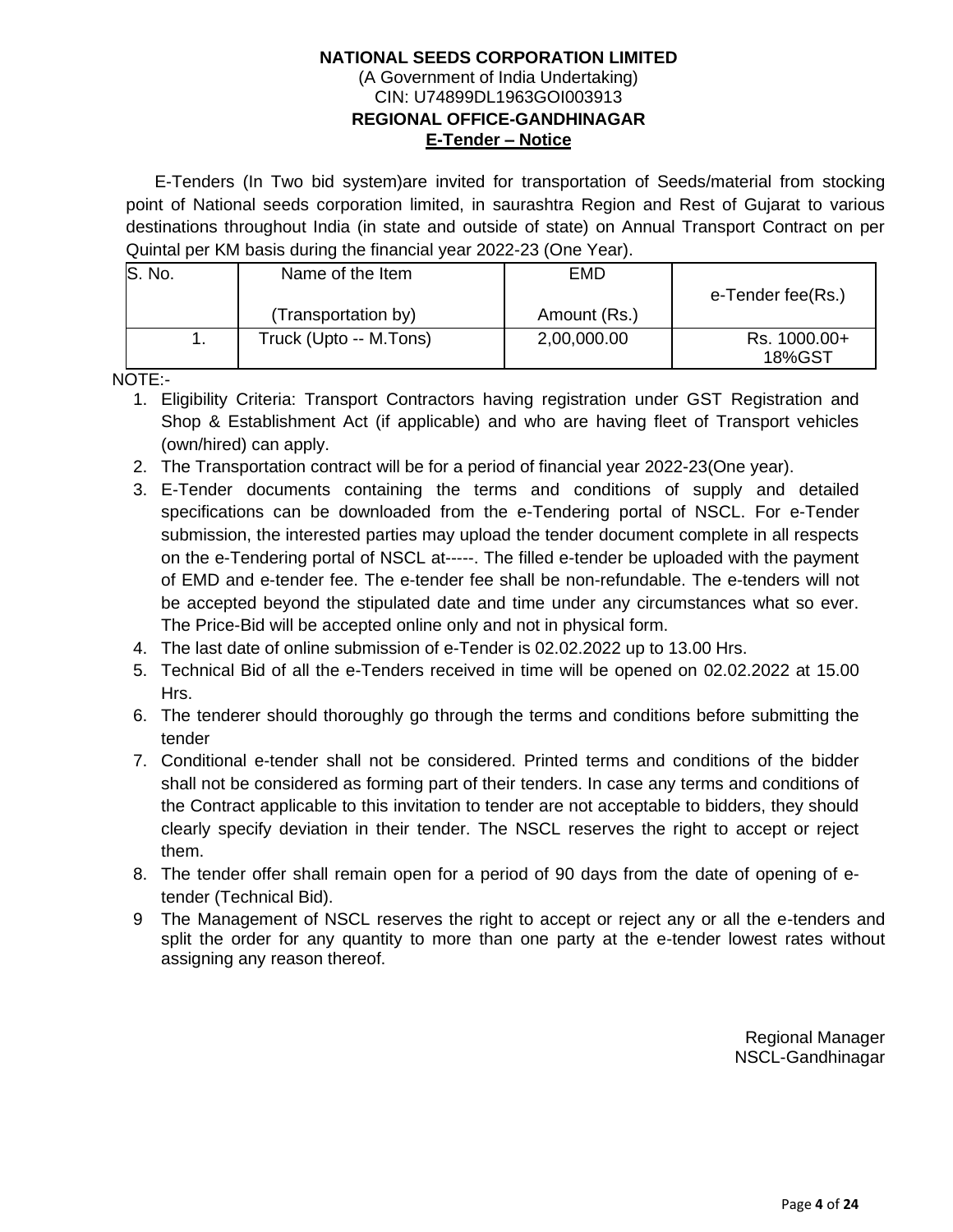#### **Section-I**

# **PROCEDURE UNDER E-TENDERING**

#### **INSTRUCTIONS TO BIDDER – ONLINE MODE**

#### **DEFINITIONS:**

- ➢ **C1 India Private Limited:** Service provider to provide the e-Tendering Software.
- ➢ **NSCL e-Procurement Portal:** An e-tendering portal of National Seeds Corporation Limited ("NSCL") introduced for the process of e-tendering which can be accessed on [https://indiaseeds.eproc.in.](https://indiaseeds.eproc.in/)

#### **I. ACCESSING / PURCHASING OF BID DOCUMENTS :**

• It is mandatory for all the bidders to have Class-III Digital Signature Certificate (With Both DSC Components, i.e. Signing & Encryption) from any of the licensed Certifying Agency under CCA, Ministry of Electronics and Information Technology, Government of India to participate in e-tendering portal of NSCL. Bidders can see the list of licensed CA's from the link www.cca.gov.in C1 India Pvt. Ltd. also facilitate Class III Digital Signature Certificate (With Both DSC Components, i.e. Signing & Encryption) to the bidders. Bidder may contact C1 India Pvt. Ltd. at mobile no. +91-8130606629 for DSC related queries or can email at vikas.kumar@c1india.com

• To participate in the e-bid, it is mandatory for the Applicants to get themselves registered with the NSCL e-Tendering Portal [\(https://indiaseeds.eproc.in\)](https://indiaseeds.eproc.in/) to have a user ID & Password which has to be obtained by submitting a non-refundable annual registration charges of Rs. 3416/- inclusive of all taxes through **online** mode. Validity of Registration is 1 year.

• The amendments / clarifications to the tender, if any, will be posted on the NSCL e-Tendering Portal [\(https://indiaseeds.eproc.in\)](https://indiaseeds.eproc.in/).

• To participate in bidding, bidders have to pay EMD (refundable) as per the amount mentioned in the tender document online through NEFT/RTGS after generating E-challan from [https://indiaseeds.eproc.in.](https://indiaseeds.eproc.in/)

• To participate in bidding, bidders have to pay **Tender Processing Fee of Rs. 570/ inclusive of all taxes (Non-refundable)** through online mode (internet banking/debit card/credit card).

• The Bidder may modify or withdraw their bid after submission prior to the Bid Due Date. No Bid shall be modified or withdrawn by the Bidder after the Bid Due Date and Time.

• Both 'EMD' and 'Tender Document Fee' are mentioned in individual tender document as published at NSCL e-Tendering Portal [\(https://indiaseeds.eproc.in\)](https://indiaseeds.eproc.in/).

• For helpdesk, please contact e-Tendering Cell and Help Desk Support Monday to Friday Ph: **0124-4302033/36/37, nsclsupport@c1india.com.**

• It is highly recommended that the bidders should not to wait till the last date of bid submission to avoid complications like internet connectivity issue, network problems, system crash down, power failure, browser compatibility issue, system compatibility issue, improper digital signature certificate problem etc. In view of this context, neither M/s National Seeds Corporation Limited nor M/s. C1 India Pvt. Ltd will be responsible for such eventualities.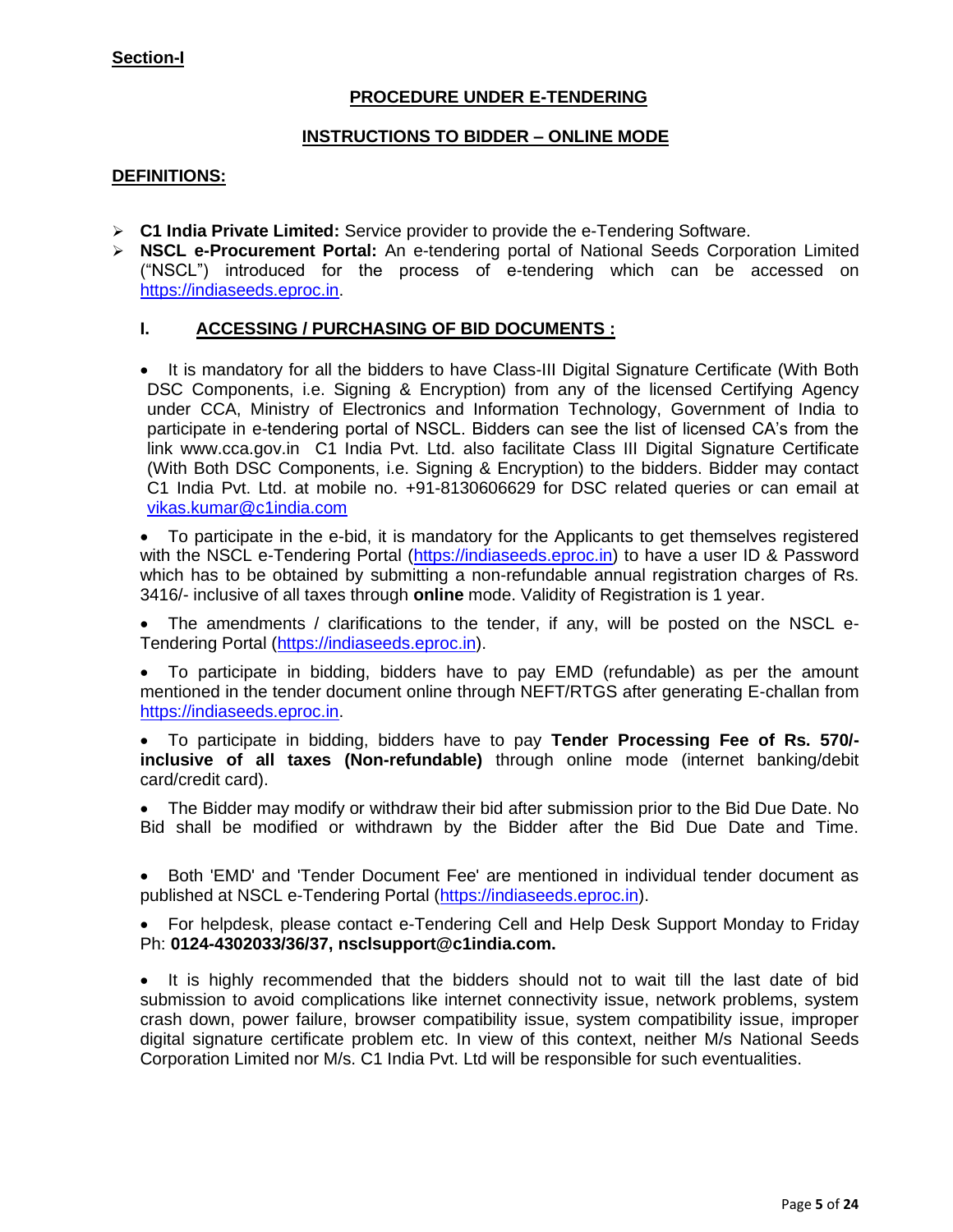# **Following may be noted and to be communicated to the bidders through Tender Document –**

- a) Applications can be submitted only during the validity of registration with the NSCL E-Tendering Portal being managed by C1 India Pvt. Ltd. i.e. [https://indiaseeds.eproc.in](https://indiaseeds.eproc.in/)
- b) The amendments/ clarifications to the tender, if any, will be posted on the NSCL E-Tendering Portal [\(https://indiaseeds.eproc.in\)](https://indiaseeds.eproc.in/).
- c) To participate in bidding, bidders have to pay **Tender Application Fee** Rs. **1000/- +18%GST(non-refundable)** and **EMD Rs As per section-I (refundable)** as per the amount mentioned in the tender document through online mode through Credit Card/ Debit Card/ Net Banking/ NEFT/RTGS after generating E-challan from [https://indiaseeds.eproc.in.\(](https://indiaseeds.eproc.in/)NEFT/RTGS only available for EMD)
- d) Both 'EMD' and 'Tender Application Fee' are mentioned in individual tender document as published at NSCL E-Tendering Portal [\(https://indiaseeds.eproc.in\)](https://indiaseeds.eproc.in/)
- e) To participate in bidding, bidders have to pay **Tender Processing Fee of Rs.570/- inclusive of all taxes** (non-refundable) through online mode only (Credit Card/Debit Card/ Net Banking).
- f) For helpdesk please contact **Help Desk Support.**

# **2) PREPARATION & SUBMISSION OF APPLICATIONS:**

- a) Detailed NIT may be downloaded from NSCL e-tendering portal and the Application may be submitted online following the instructions appearing on the screen.
- b) Vendor can pay tender document fee Online through Internet Banking/ Debit Card/ Credit Card.
- c) **Tender Processing Fee of Rs 570/- (Five Hundred and Seventy Rupees only) inclusive of all taxes** shall be paid to C 1 India Private Limited Online only.
- d) A Vendor manual containing the detailed guidelines for e-tendering system is also available on the portal.

# **3) MODIFICATION / SUBSTITUTION/ WITHDRAWAL OF BIDS:**

a) The Bidder may modify, substitute or withdraw its e- bid after submission prior to the Bid Due Date. No Bid shall be modified, substituted or withdrawn by the Bidder on or after the Bid Due Date.

b) Any alteration/ modification in the Bid or additional information supplied subsequent to the Bid Due Date, unless the same has been expressly sought for by the NSCL, shall be disregarded.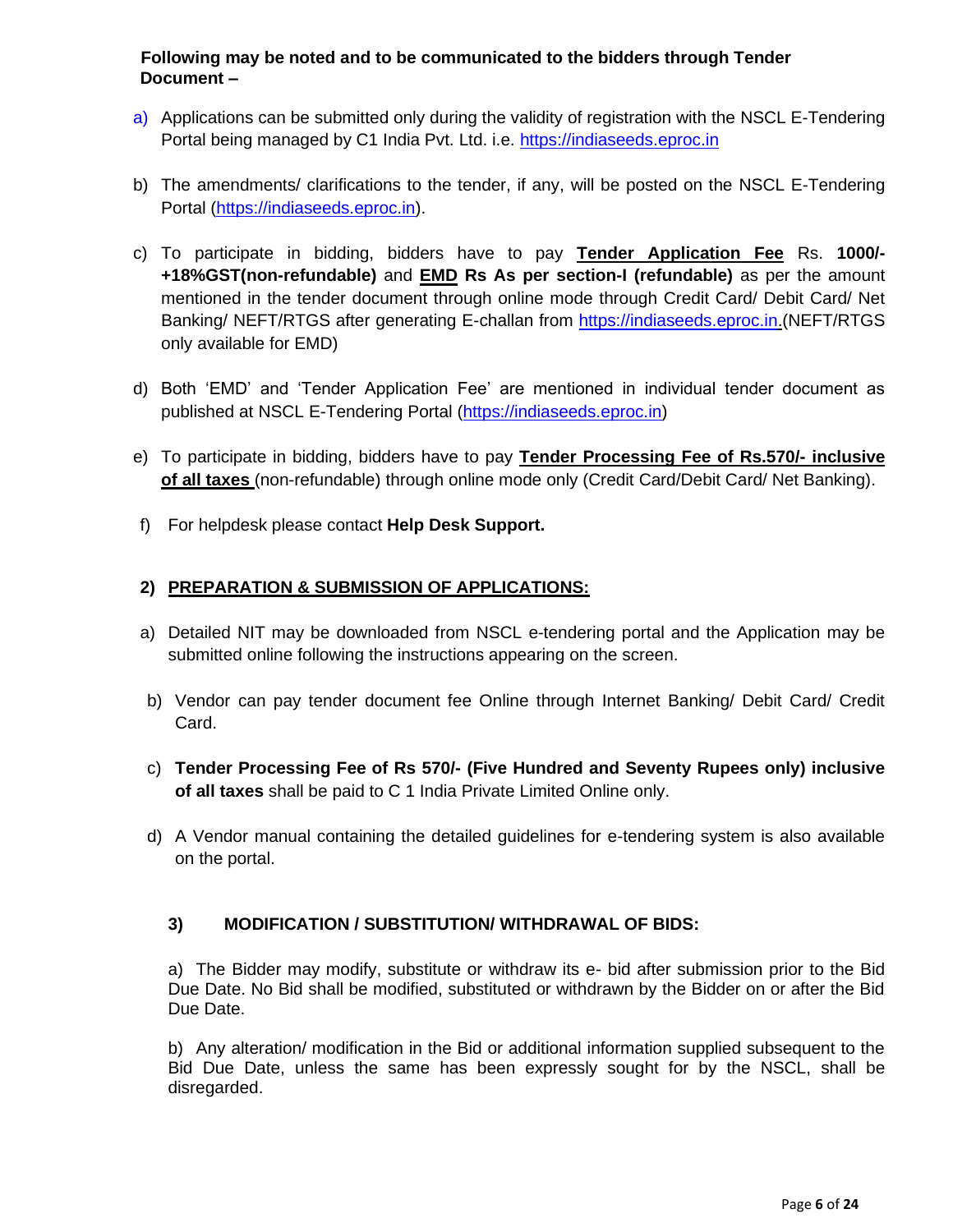c) For modification of e-bid, bidder has to detach its old bid from e-tendering portal and upload / resubmit digitally signed modified bid.

d) For withdrawal of bid, bidder has to click on withdrawal icon at e-tendering portal and can withdraw its e-bid.

# **4) OPENING AND EVALUATION OF APPLICATIONS:**

- a) Opening of Applications will be done through **online process**.
- b) NSCL shall open documents of the Application received in electronic form on the Application due date i.e. in the presence of the Applicants who choose to attend. This Authority will subsequently examine and evaluate the Applications in accordance with the provisions set out in the NIT.
- c) The Financial Proposal will be opened of the applicants. The date of opening of Financial Proposal will be notified later on.

#### **DISCLAIMER**

The Applicant must read all the instructions in the NIT and submit the same accordingly.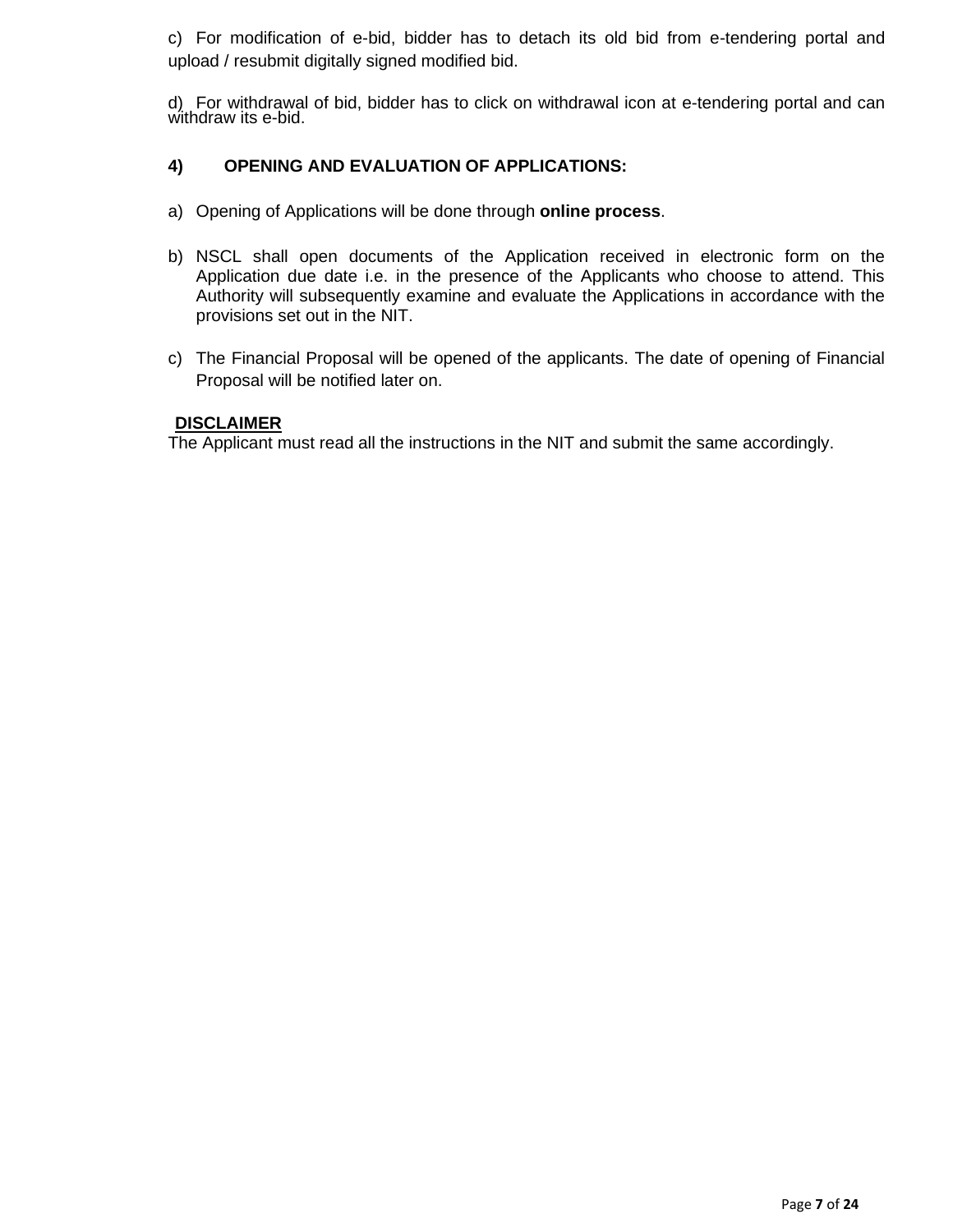#### **NATIONAL SEEDS CORPORATION LIMITED, GANDHINAGAR (A Govt. Of India Undertaking)**

#### **Section-II**

# **TERMS AND CONDITIONS FOR TRANSPORTATION OF SEED & MATERIALS BY ROAD (ON ANNUAL CONTRACT BASIS) FOR THE FINANCIAL YEAR 2022-23**

a. The tenderer should thoroughly go through the terms and conditions before submitting the tender.

b. Last date for submission of tender is on 02.02.2022 **up to 1.00 P.M**. The Technical Bid of all the bidders will be opened and Financial Bid of the technically qualified tenderers will be opened thereafter. The rate quoted should be valid till 12 months from the date of agreement.

c. The tenderer should have to pay **Rs.1000/- +18%GST** against tender form fees through online.

# **1. EARNEST MONEY & SECURITY DEPOSITS;**

The Transporter shall deposit **Rs.2,00,000 /-** (Rupees Two Lakhs Only) towards Earnest Money Deposit along with Technical Bid through online mode. The bidder having majority of slab rates as L-1 may be requested by NSCL to work on L-1 rates of the other bidder(s) rates for the slabs at which it (bidder) is not L-1.after acceptance of the bids by NSCL, the transporter shall deposit a minimum amount of Rs. 3,00,000 lakhs (Rs.Three Lakhs only) as Security Deposit. EMD deposited will be adjusted against Security of the successful participant. These all deposits are not entitled for any interest.

|                                                   | <b>Bank Account Number</b>                     |                                  |                  |
|---------------------------------------------------|------------------------------------------------|----------------------------------|------------------|
| PAYEE NAME                                        | <b>Bank Name</b><br><b>Account Number</b>      | <b>Branch Name</b>               | <b>IFSC Code</b> |
| NATIONAL SEEDS<br><b>CORPORATION</b><br>I IMITED. | STATE BANK OF INDIA<br>$A/c$ , No. 38469471545 | <b>INFOCITY</b><br><b>BRANCH</b> | SBIN0012700      |

Whenever the Security Deposit falls short of the stipulated amount, the transporter shall make good the deficit, so that the deposit at any point of time remains intact. NSCL reserves the right to forfeit the Security Deposit (in part or full) in the event of failure of the transporter to comply with the terms of contract. The Security Deposit or such part thereof if not forfeited or adjusted will be refunded to the transporter only on expiry of the contract and on satisfactory completion of the work under the agreement and on production of No dues /No demand certificate from the consignor unit of NSCL relevant to the contract period and after deducting the outstanding dues, if any, against the transporter on account of shortages, damages, delayed delivery etc. NSCL RO-Gandhinagar reserves the right to forfeit the Security Deposit in the event of failure of transporter to produce acknowledgement copies of the Lorry /Consignment Notes from the consignees or execute the transportation job to the NSCL' s satisfaction.

The supplier shall **within 15 days from the date of issue of work order furnish security deposit along with agreement on non-judicial stamp paper** with the Corporation to the extent of 10% of the contract amount towards security for the due fulfillment of the conditions of the contract. The security deposit shall be furnished in the following manner.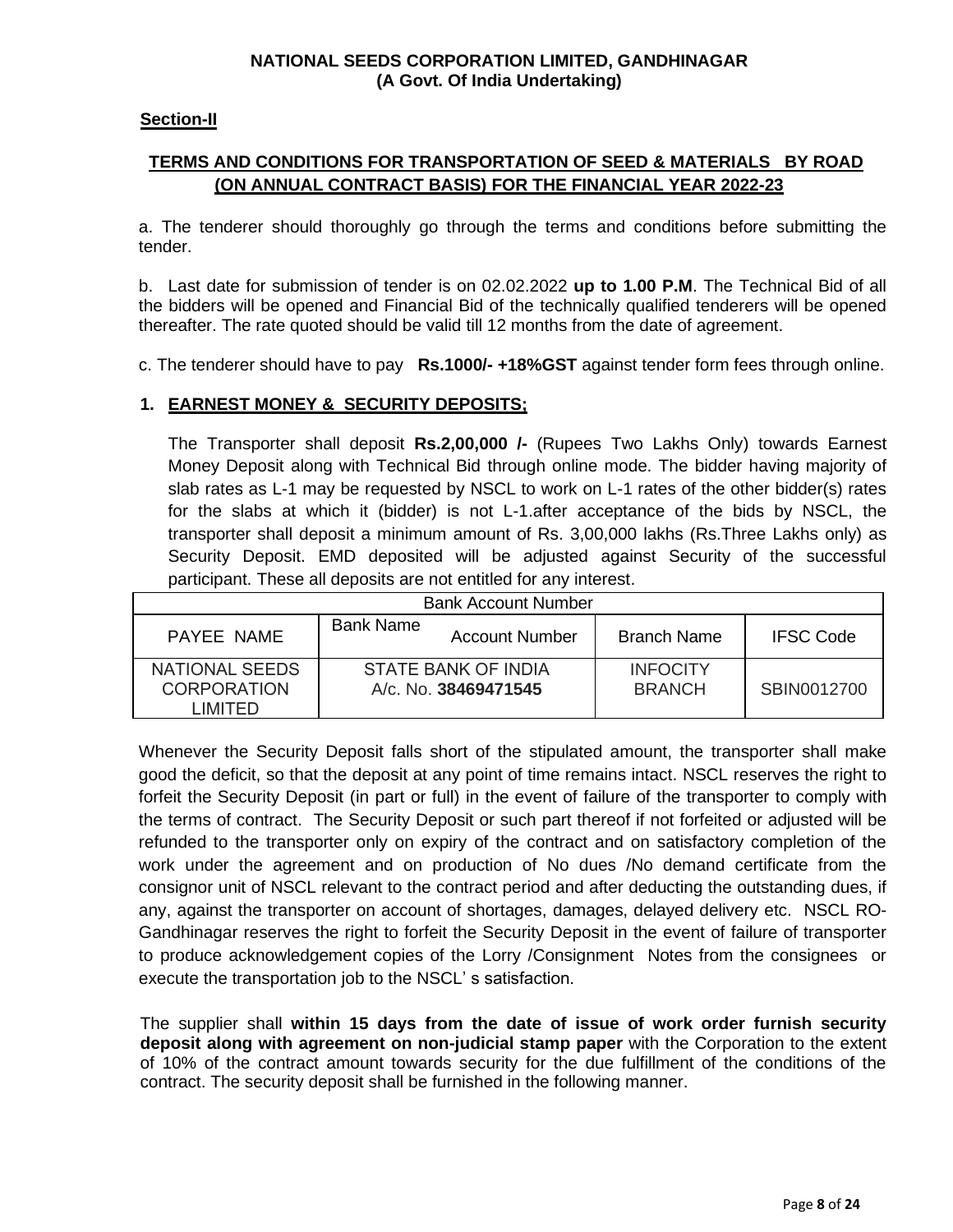(A) By means of a Demand Draft on any Scheduled Commercial Bank payable at SBI branch Infocity in favor of National Seeds Corporation Ltd., Gandhinagar / RTGS

#### OR

(**B)** By means of Bank guarantee issued by any Scheduled commercial bank preferably **Nationalized/Schedule Commercial Bank of any branch.**

#### **2. EXECUTION OF THE AGREEMENT**;

The agreement to which these "terms and conditions" form part shall be in force till the job for which transporter has been engaged is completed to the entire satisfaction of NSCL official and release of security money by NSCL to the transporter. Moreover the time limit of the contract can be extended on mutual consent in writing.

#### **3. BOOKING OF CONSIGNMENTS, VOLUME OF WORK AND ALLOTMENT..**

- a. The consignment of NSCL goods will normally contain seeds or such other goods as NSCL may specify (Packing material, treatment material, Machinery and other) etc.
- b. It should be understood by the transporter that NSCL's goods are of such nature that the same can be damaged in transit due to various factors and after having understood the same, the transporter shall be responsible for delivering the goods without deterioration in quality for any reasons whatsoever and to make good any loss that NSCL may suffer on that account. NSCL's losses are deductible from the bills of the transporter and/or from the amount of Security Deposit and while doing so the transportation charges will also be proportionately disallowed for such of the quantities reported short/damaged. In the event of NSCL's loss exceeding the amount of the Security Deposit and the bills which are payable to the transporter later, the transporter shall pay the amount on demand from NSCL without any dispute.
- c. NSCL does not guarantee any specific volume of work at any time during the period of the agreement. The agreement itself does not confer any right on the transporter to demand that the entire work should necessarily or exclusively be entrusted to him. NSCL reserves the right to appoint one or more transporters and distribute the work proportionately among them during the period of this agreement and no claim for compensation shall lie against NSCL on account of such division of work.
- d. All the bookings will be on **"To be billed basis"**. The freight charges shall be on per Quintal/ KM basis inclusive of the loading, unloading, statistical and bridge crossing charges, insurance of the seed consignments loaded and other charges, if any.
- e. The Contractor shall provide sufficient number of tarpaulins for each truck to cover the transported material and take reasonable precautions to avoid wetting/damage/loss to material during the transport. In the event of deficiency in service by contractor in not providing the tarpaulins for spreading on the decks of trucks or for covering the truck after loading, complete loss and damage will be imposed by NSCL to the contractor without prejudice to any other right or remedies under the contract and law for recovery of all losses.
- f. The loading of the stocks will be restricted to the rated axle load of the commercial vehicle prescribed under the Motor Vehicles Act and Rules there under as amended from time to time and the Contractor will abide by such rules in regard to loading of vehicles. If any penalty is imposed by any authority or any action is taken, in the event of overloading the vehicle, the Contractor shall be solely responsible for the same. Any Contractor resorting to overloading of the trucks in violation of the rules will be treated as violating the terms & conditions of this Contract for which his Contract is liable to be terminated.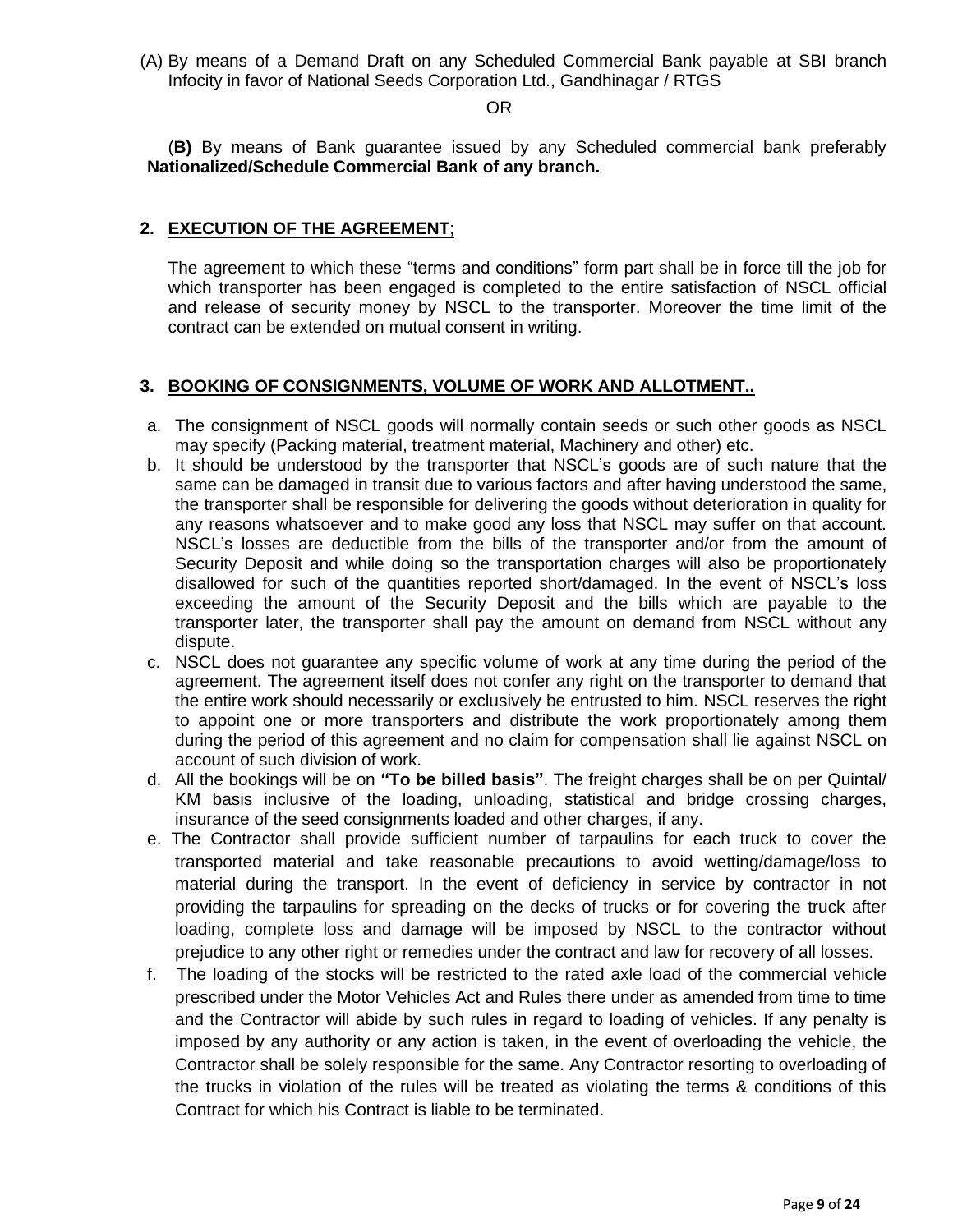- g. The Contractor shall be liable for any loss/damage caused by any delay in the delivery of goods to NSCL due to breakdown of vehicle or its detention by the police or other Authorities for non-compliance with any of the Rules and Regulations.
- h. The Contractor shall not allow any other goods to be loaded in the lorries/trucks in which the seeds, food grains or any other goods of the NSCL are loaded.

# **4. ARRANGEMENT OF TRUCKS AND PLACEMENT**.

- a)The transporter shall make available the trucks and lift the consignment within 24 hours of intimation by NSCL. It shall be ensured that the entire consignment under the agreement is lifted within the dates intimated by on each occasion.
- b)The transporter will collect the goods from the Godowns and storage locations as indicated by NSCL from time to time on each occasion without any extra charge.
- c) All consignments will be booked **"on Carriers Risk"** and LR/GN printed with "CARRIERS RISK" should be affixed on all the copies of Lorry Receipts/Goods Notes. In case of any accident /theft/fire to the consignment, the transporter should lodge FIR at nearest Police Station as earliest and arrange survey report of the Insurance Company for preferring claim.
- d) The transporter shall ensure that (i) "Hooks" are not used for handling the bags (ii) the trucks are covered with double tarpaulins which are perfectly water proof/leak proof and in sound condition to avoid any damage by rain etc.(iii) the consignment is never exposed or kept open, and (iv) the entire transportation is made only by Road and not by any other mode of transportation.
- e) In view of urgency, the transporter should arrange two point delivery *enroute* to the destination, for which kms will be considered from starting point to end of the destination.
- f) No transshipment is allowed in between the destinations. For any reason such as breakdown, accident etc., if the truck is stranded beyond reasonable limits, the transporter should make alternate arrangements for safe transportation of the goods by road within the delivery time limit prescribed already.

# **5.Additional Terms and Conditions**

- **a)** Individual slab will be allotted to respective L-1 party. He cannot claim for award of contract for other slabs also in which he is not L-1 (Lowest rates giving party).
- b) Rates should only be offered category wise and range wise clearly as per the provision made in format (Price bid – Rate schedule).
- c) Rates should be offered inclusive of all Govt. Taxes like GST and Warai etc. However, the Octroi Transit Pass Fees etc. will be borne by NSCL. This will be reimbursed by NSCL on production of original receipt/s for the same. Also the loading & unloading charges will be borne by transporter.RTO charges for permit for outstate transportation will be borne by the transporter.
- d) The Transportation Charges will be paid on one-way distance only and optimum rates proposed are for one way per km for the range of Transportation separately.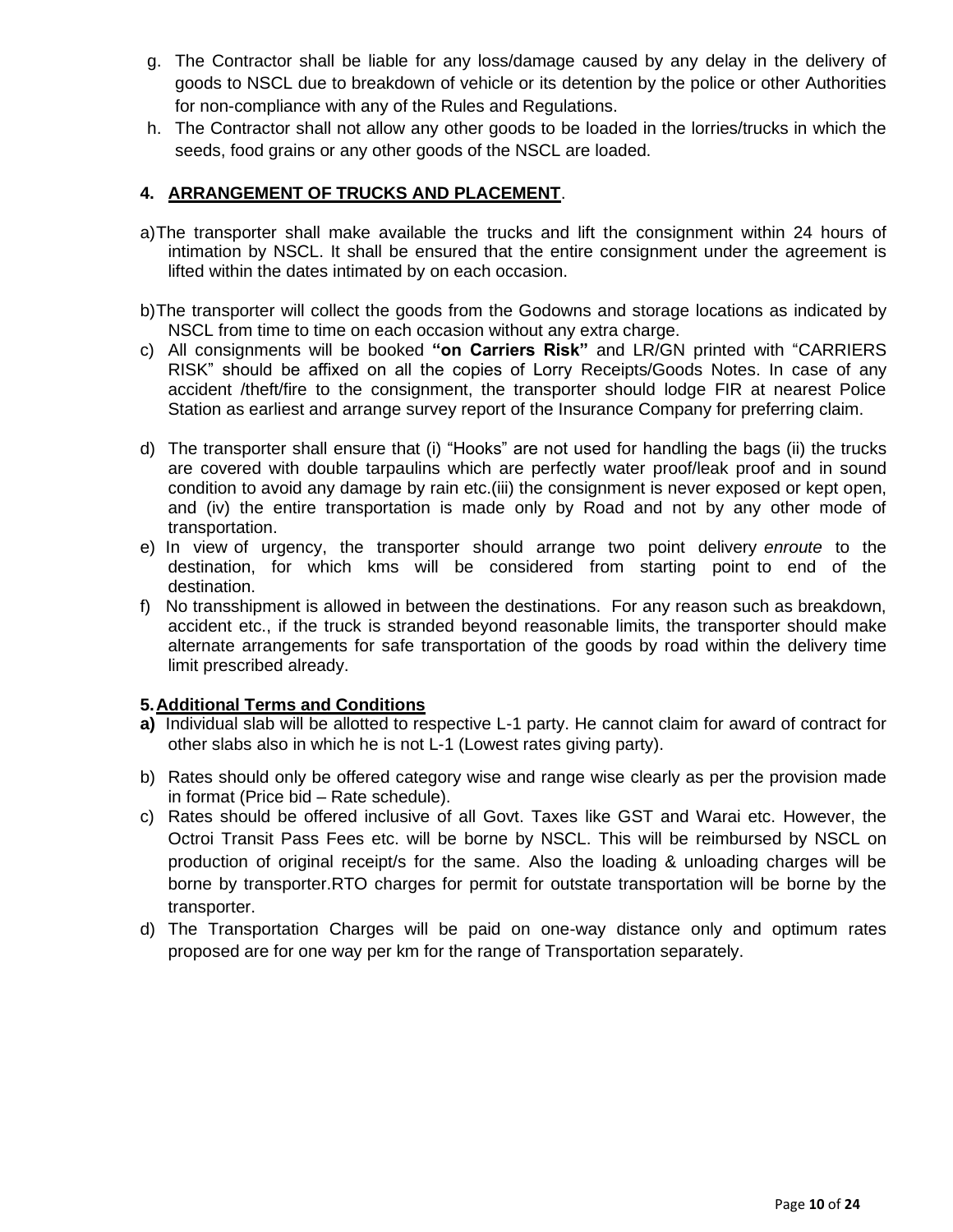- e) For the other charges like Warai (Overheads) NSCL will not be responsible and it will be totally on the part of Transporter.
- f) NSCL will not pay any additional charges like demurrages etc. at the unloading centers even If the unloading is done at more than one destination during single trip, no extra charges will be paid by NSC.
- g) The party should provide PAN No. issued by Income Tax Department and TDS at the rates applicable from time to time shall be deducted from each bill. GST shall be paid by NSCL at applicable rates.
- h) Although the agreement is made with the transporter for certain slabs, NSCL at its discretion can opt for any other economical mode of transport if available &, whenever required.
- i) The Drivers Mobile No. must be provided in the Bilty/LR itself to track the consignment whenever required.
- j) The NSCL Management reserves the right to split the order of Transportation amongst more than one party at the tender lowest rates without assigning any reason thereof. The party who offered lowest rate (L1) will be given preference and competent authority will decide the number of parties amongst whom the order should be split.
- k) If L1 rate is received from two or more parties in some particular range of transportation ,the order of transportation may be split in proportion for that range amongst all L-1 rate quoting parties and no party can deny for part transportation award in that range.
- l) Hike in the prices of fuel: The rates quoted by the transporter shall be firm and final and shall not be subject to any escalation whatsoever throughout the period of contract or extended period thereof, if any, except for escalation/ de-escalation on account of increase/decrease in diesel prices provided here under. In case of any increase or decrease in the price of diesel, rates will be adjusted on the basis of 1 liter. Equal to 4 Km. which means for every 40 paisa increase in diesel 1 paisa per Km/per MT will be allowed to the transporter as an increase & will be reduced in case of reduction. The retail price of diesel prevailing on the date of submission of the tender will be taken as the base rate and the rate revision will be allowed from the date of increase.

# **6. EARNEST MONEY DEPOSIT:**

a. Earnest money deposit is Rs. 2,00,000 and should be paid online during uploading the etenders on the e-tendering portal of National Seeds Corporation Ltd., [https://indiaseeds.eproc.in.](https://indiaseeds.eproc.in/)

b. No interest will be allowed on the Earnest money from the date of its receipt until it is refunded.

c. EMD amount shall be converted into a part of Security Deposit.

# **7. FORFEITURE OF EMD:**

In the event of a e-tenderer, whose tender is received within the closing date and time of the tender as specified, withdrawing his tender before the receipt of the final decision or in the event of e-tenderer whose e-tender has been accepted, failing to execute an agreement within 15 days from the date of giving the offer and/or failing to deposit Security amount within 15 days from the date of executing an Agreement, the Earnest Money deposited by such e-tenderer shall be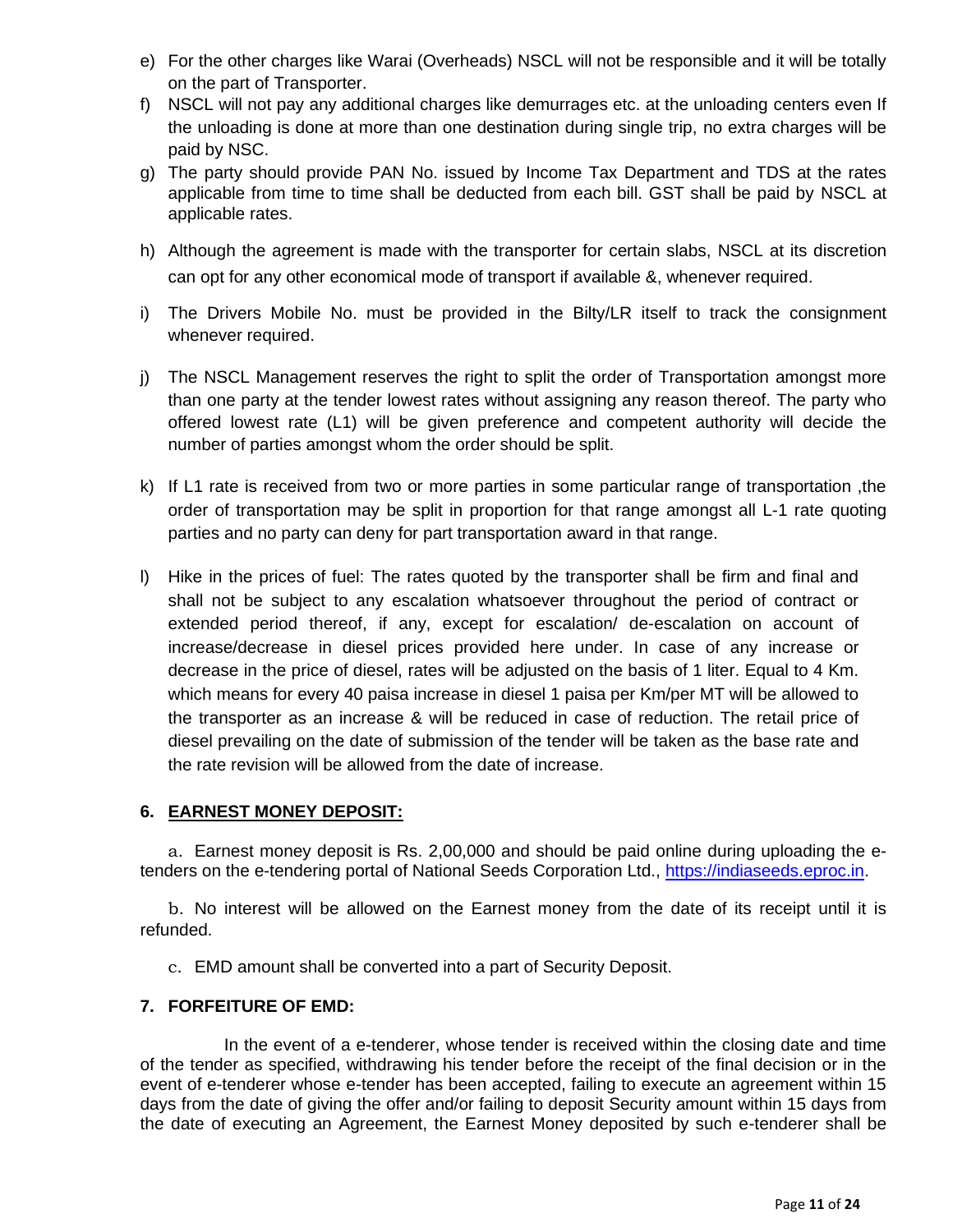forfeited without any intimation and in this case the work order also shall be cancelled and order will be placed to other party/parties participated in the tender.

When the party has declared in Technical Bid that his offer is as per the tender specifications but differ in specifications given in Price-Bid, his offer shall stand invalid and the EMD will be forfeited.

#### **8. PENALTY FOR DELAYED LIFTING:**

If the transporter fails to lift the stocks within 24 hours of NSCL's intimation, NSCL shall have the right to impose a penalty for delayed lifting at the rate of 2% of the freight charges per day per truck, or it shall be open to NSCL to transport the goods through any other transporter. In that event, if NSCL has to pay more than the amount payable to the transporter under this agreement, the excess amount paid shall be recovered/ adjusted by NSCL from the amounts and/ or the Security Deposit at the credit of the transporter and in addition, the incidental charges at the rate of **Rs.1000/-** per truck shall also be recovered from the transporter. The receipt of bills from other transporter for payment by NSCL on account of transporting the goods through them shall be with conclusive evidence of the amount so paid and the transporter under this contract shall without any dispute pay the excess amount, if any.

#### **9. COLLECTION OF DOCUMENTS**:

The transporter will be entirely responsible for obtaining the permits, way bills, sale tax forms(GST)etc.(if any) wherever necessary, such as for inter State entry/free passage etc. Failure to obtain these forms from the consignor and the resultant delay will be entirely at the risk of the transporter and NSCL is not liable to pay any charge on account of detention, storage etc., *enroute* for want of any permit clearance.

#### **10. DELIVERY OF CONSIGNMENTS:**

- a. The consignment shall be delivered by the transporter at the consignee's address at the specified destination on **door delivery** basis during office hours **i.e. 10.00 AM to 5.00 PM** on working days within the transit periods mentioned by NSCL on each occasion. The transit period is exclusive of the days of lifting (loading) and delivery (unloading).
- b. If delivery outside office hours or on holidays is anticipated, the transporter shall inform the consignee, in writing at least **24 hours** in advance about such delivery to enable the consignee to make required arrangements. However, neither the consignee nor the consignor shall be responsible, if arrangement is not made by the consignee for taking delivery of the consignment outside the office hours or on holidays.
- c. If the consignment is delivered short of the destination or at some other destination unless otherwise permitted by NSCL in writing, NSCL will not pay the freight charges to the transporter.
- d. The transporter shall not with-hold the delivery of the consignment for any reason whatsoever, and shall be solely responsible for any loss that NSCL may incur on account of such non-delivery. In the event of non-delivery of the consignment at the destination, the transporter shall bear the entire cost of the seed and packing material in full at the NSCL's prevailing sale price along with the damages liable for payment by NSCL on the consignment due to non-supply of seed to the seed users/indenters. For other goods the transporter shall pay the entire cost of the goods and the packing materials etc,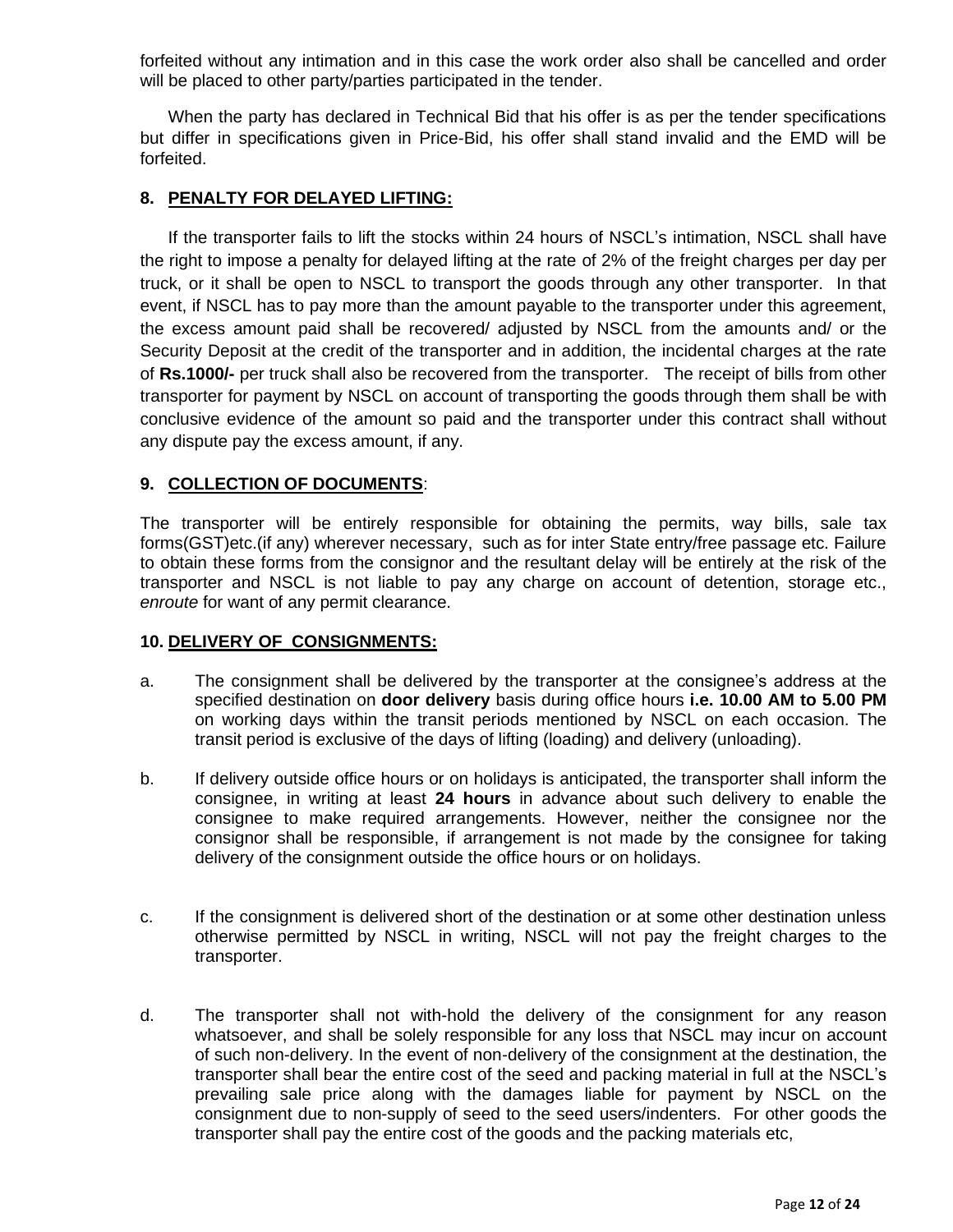- e. For any reason such as break-down, accident etc. if the truck is stranded beyond reasonable limits, the transporter should make alternate arrangement for safe transportation of the goods by road within the delivery time limit prescribed already.
- f. The Transportation Charges will be paid on one-way distance only and optimum rates proposed are for one way per km for the range of Transportation separately. For the other charges like Warai (Overheads) NSCL will not be responsible and it will be totally on the part of Transporter.
- g. NSCL will not pay any additional charges like demurrages etc. at the unloading centers.
- h. If the unloading is done at more than one destination during single trip, no extra charges will be paid by NSC.
- i. In case of Govt. supply, wherein, transporter specifically asked to collect acknowledgements well within the time limit, otherwise the financial loss, if any realized due to delay submission of acknowledgements, the complete responsibility of said losses will be of transporter only.

# **11. DETENTION:**

No detention charges will be payable for the first 24 hours of detention of trucks at the originating station or at the destination station. For detention beyond 24 hours, NSCL may pay detention charges@Rs.1000/- per day but not exceeding 2% of the freight charges per working day per truck provided, if it is sufficiently established that NSCL alone is responsible for the detention. In calculating the number of days of detention, the days of the placement/arrival of the truck and that of loading/ unloading shall be excluded.

# **12.CALCULATION OF DISTANCE:**

The distance will be calculated as per the distance given in "**Google Map" by shortest route.** In case the destination station is not indicated, the supplement distance will be worked out on the basis of road map of India/States by Motoring Guide of India/Google. The transit time is to be calculated @ 300 kms per day. For billing or payments K.M. calculation shall be based on distance shown at Google at shortest routes. While passing the transport bills, actual distance will be verified from the Google Maps and the bills will be passed accordingly.

# **13.PENALTY FOR LATE DELIVERY :**

The transit period specified in clause 9(a) shall be deemed to be the essence of the contract. The said period shall be legibly written on the LR/GN both in words and number. If the transporter fails to deliver the consignment within the time limit specified in tender, NSCL shall have the right to levy penalty as follows for delayed delivery:

| No of days delay beyond the transit period. Freight charges             | Penalty per day of delay per truck as percent of the |
|-------------------------------------------------------------------------|------------------------------------------------------|
| For the delay up to 50% of the transit<br>i)<br>period or part thereof. | 2% of the freight per truck per day of delay.        |
| For the delay beyond 50% of the transit<br>ii).<br>period               | 5% of the Freight per truck per day of the delay.    |

In case, the delay is due to circumstances beyond control of transporter, the NSCL reserves the right for relaxation of delivery period subject to disposal of stocks.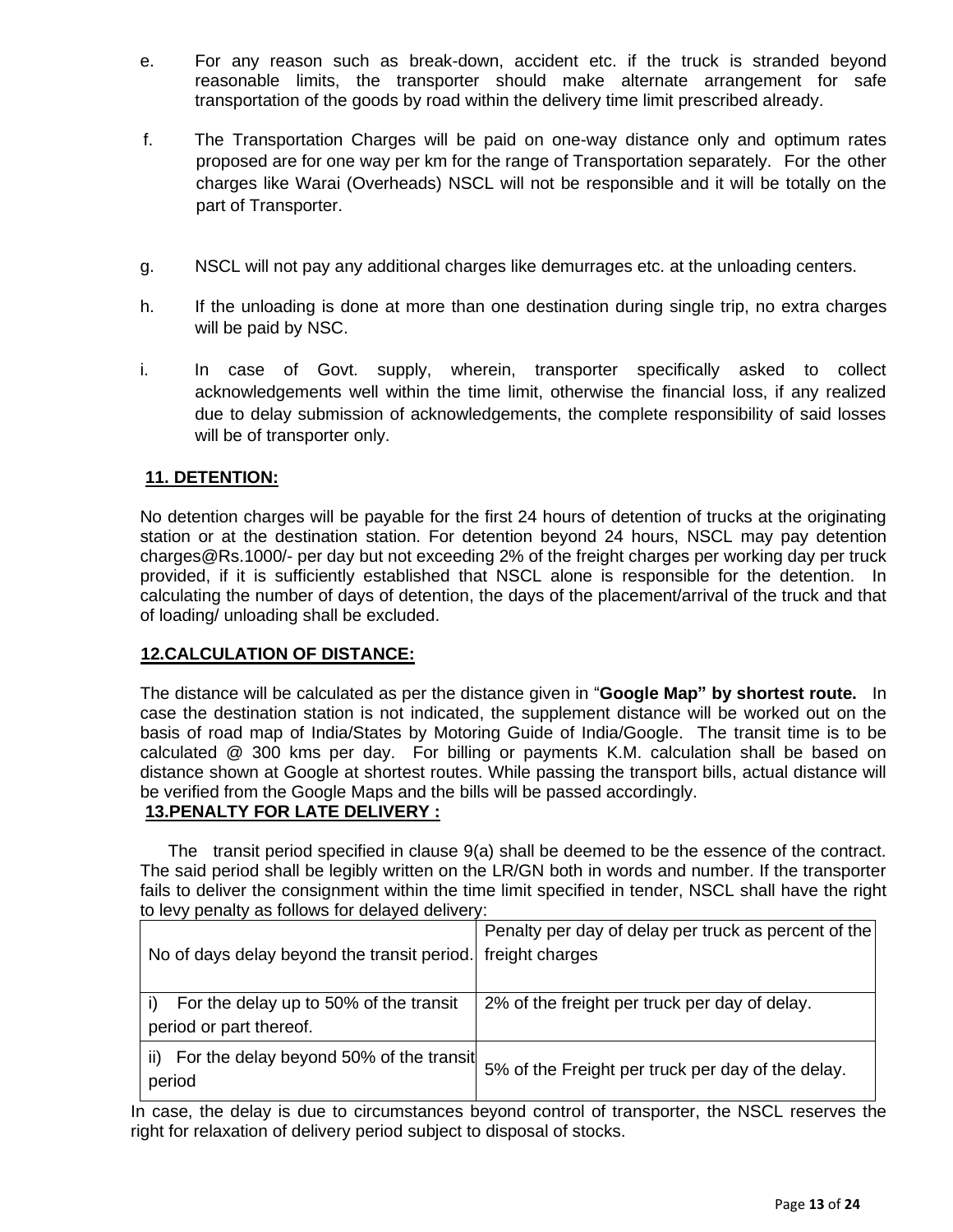#### **14. PAYMENTS AND INCOME TAX:**

- a. Payments will be made through RTGS in favor of the Transporter by the consignor on the basis of actual net weight of the goods stated in the Lorry Receipt at the time of loading and on production of Certificate of receipt of the goods from the consignees. The transporter should ensure to produce acknowledged copy in respect of no. of bags received by the consignee with date and duly signed with stamp. The cost on account of shortage in the consignment, penalty for late delivery of the consignment and value of damage to the consignment will be deducted by the consignor before making payment to the transporter.
- b. **For transporting seeds such as Groundnut, sunflower and vegetable seeds in carton box and packing material the freight charges will be 25% extra of normal freight charges**.
- c. NSCL reserves the right to deduct at source the Income Tax amount from the payments due to the transporter according to the provisions of Section 194-C of the Income Tax Act,1961 and Rules framed there-under as in force.

# **15. ADDITIONAL TERMS & CONDITIONS:**

- 1. Three year Past experience of the transporter for in respect of transportation shall be furnished.
- 2. Income Tax Return and balance sheet of past 2 years should be furnished.
- 3. It is the duty of the transporter as per the Terms and Conditions of the agreement that the truck has to be placed according to the quantity mentioned in the Job Order & Locations. He has no right to demand for placing the truck of his own choice and demanding quantity for higher or lower as per his convenience.
- 4. **The party should offer/quote their rates keeping in mind of the fact that the transportation of seeds are exempted from payment of GST**.
- 5. Regional Manager reserves the right to accept or reject any or all the tenders without assigning any reason whatsoever.
- 6. The Transport Operator shall ensure that the Vehicles used for the carriage of goods entrusted to it are licensed, taxed, constructed, maintained, loaded, properly secured for loads, insured, operated and used in conformity with the law. The Transport Contractor shall ensure its drivers, servants and agents comply with:-

a.The speed limits and the site safety and traffic rules operative at the Purchaser's premises from time to time.

b. All instructions given by an authorized representative of NSCL and also the Transport contractor shall take all measures to protect the transported goods with tarpaulins, sheets etc.

7. Goods shall be deemed to be entrusted to the Transport contractor from the time the goods are loaded onto its Vehicle at the point of loading until till the point of final delivery. The Transport contractor shall not transship the goods entrusted to it either in whole or in part without the prior consent in writing of the NSCL.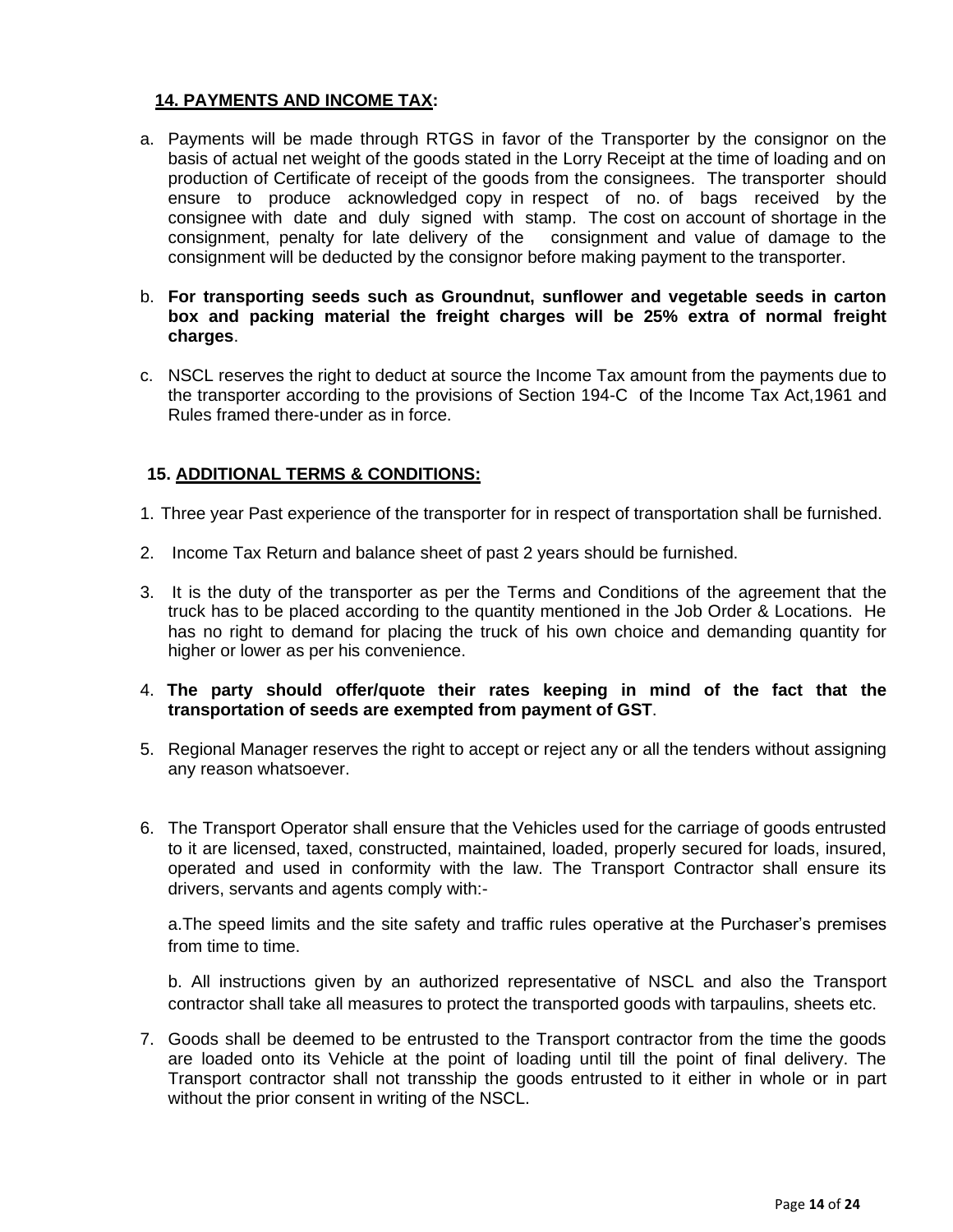- 8. The Transport Contractor shall not without the prior consent in writing of the Purchaser, subcontract, assign or transfer the contract of carriage of goods entrusted it, in whole or in part. Such consent may be forthcoming in exceptional circumstances but shall not relieve the Transport Contractor from any of its obligations. The Transport Contractor shall be responsible for providing proof of delivery of the goods to the consignee by obtaining the Purchaser's delivery document signed by or on behalf of the consignee in acknowledgement of receipt.
- 9. The Transport Operator shall retain the signed delivery document for twelve months from date of delivery and shall supply the same to the NSCL whenever so requested during that period.
- 10. The Transport Operator shall indemnify the NSCL against all actions, losses, liabilities, damages, claims, costs, charges, demands and expenses that arise out of, relate to or are in connection with the loss of, or damage to, any property (including but not limited to property of the Purchaser) or injury to, or death of, any person (including but not limited to employee of the NSCL).
- 11. Validity of the rate contract: The validity of the contract is 12 months from the date of agreement. If required the rate contract can be further extended on the mutual consent of NSCL and Contractor on the approved terms and conditions.
- **12. The Party/Parties, whosoever, awarded work order by NSC in last 3 years, who did not accept the same or execute agreement shall not be considered technically qualified. In view of above condition an affidavit must be submitted with tender documents (Affidavit is enclosed at section VIII).**

# 16. **TERMINATION OF CONTRACT**

The terms and conditions as stated above shall be binding on the NSCL and the Transporter and their relationship shall be governed by the same. NSCL shall have the right to terminate the contract at any time during its currency after giving 10days' Notice to the transporter without assigning any reason thereof. The transporter shall neither entitled to question the termination.

Nor shall he be entitled to any compensation upon termination of this agreement. In the event of the transporter being adjudged insolvent or going in liquidation or winding up his business or failing to observe any of the provisions of the contract or is convicted or punished under the statutory provisions, NSCL shall be at liberty to terminate the contract without prejudice to any other rights or remedies under the contract and to get the work done for the unexpired period of the contract at the risk and cost of the transporter and to claim from him any resultant loss sustained or costs incurred.

#### **17. ARBITRATION**

In case any dispute arises between NSC and the other party due to any term or matter, both the parties will opt to resolve it through mutual understanding and discussion. In case, dispute remains even after discussions, then it shall be binding upon parties to resolve issue under the provisions of arbitration & conciliation Act, 1996 as amended from time to time under this provision, the Chairman-cum-Managing Director, National Seeds Corporation Limited with the concurrence of both the parties shall appoint Sole Arbitrator to resolve the issue and both the parties will have to abide by the decision. The parties will bind to resolve this dispute through arbitration before going to court of law. The Arbitration shall be conducted at New Delhi and shall in English Language. The court of Delhi shall have the jurisdiction.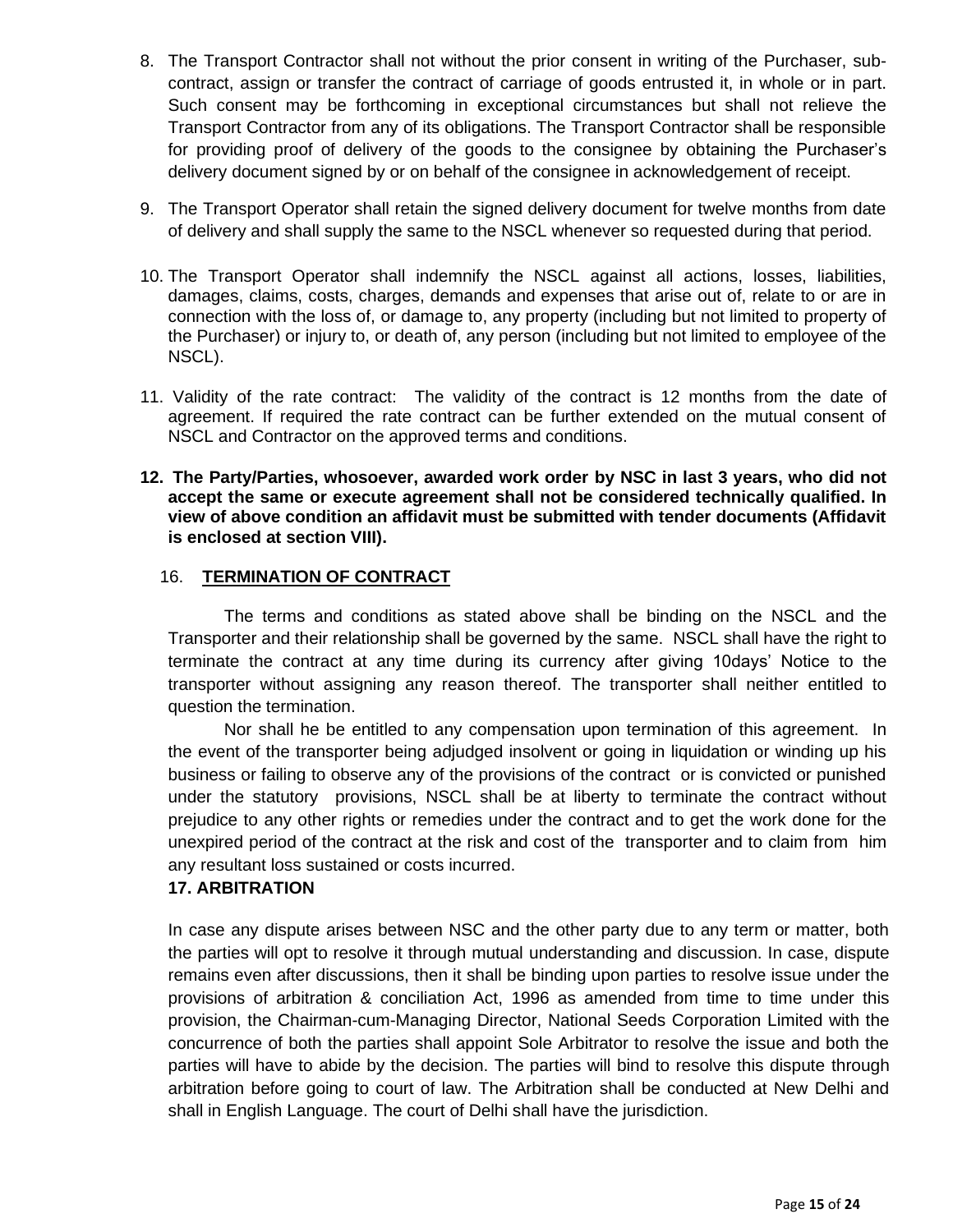# **18. Force Majeure**

**a)** Not withstanding to the terms and conditions as mentioned in the tender documents or terms of agreements if any, the transporter shall not be liable for forfeiture of its Security Deposit, payment of Liquidity damages or termination for default to the extent that, its delay in performance or other failure to perform its obligations under the Contract is the result of an event of Force Majeure mentioned therein below.

**b)** For purpose of this clause "Force Majeure" means an event beyond the control of the parties and not involving the Transporter's fault or negligence and not foreseeable. Such events may include, but are not limited to, acts of God, wars, civil riots or revolutions, fires, rain or any other act affecting the performance of the Contract.

**c)** If a Force Majeure situation arises, the Transporter shall promptly notify the NSCL in writing of such conditions and the clause thereof within 48 (Forty Eight) hours. Unless otherwise directed by the parties in writing, the Transporter shall continue to,perform its obligations under the contract as far as if is reasonably practical and shall seek all reasonable alternative means for performance not prevented by the Force Majeure event.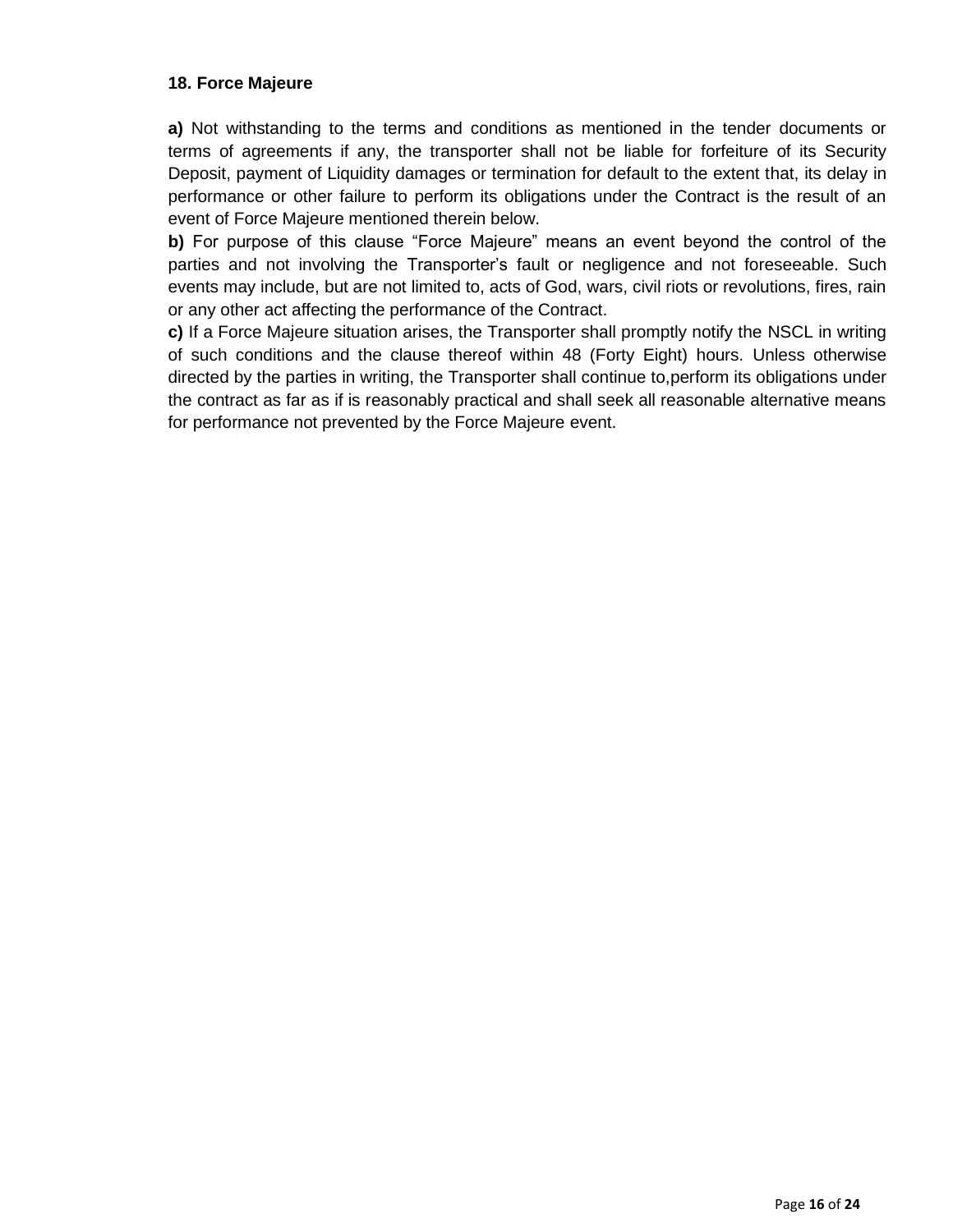# **NATIONAL SEEDS CORPORATION LIMITED**

REGIONAL OFFICE –GANDHINAGAR

# **TECHNICAL BID**

#### **SECTION – III E-TENDER FORM (COMMERCIAL AND TECHNICAL BID)**

To,

Regional Manager National Seeds Corporation Ltd. Regional Office-Gandhinagar

> Sub: e-Tender for Transportation of Seeds/Others by Truck. (E-Tender No. NSCL /--/--).......................

Sir,

- I) I/We have read all the terms and conditions of the above tender and hereby agree to abide by the said conditions.
- II) I/We also agree to keep this tender open for acceptance for a period of 90 days from the date fixed for opening the same and in default thereof, I/We will be liable to forfeiture of my/our Earnest Money.
- III) I/we hereby declare that the rates offered are inclusive of all taxes for the seeds/others mentioned in the Tender (Annexure-1) only.
- IV) The prescribed Earnest Money of \_\_\_\_\_\_\_\_\_\_/- (in words Rs.  $\angle$ -) is deposited online and its Transaction ID Number is dated (Name of the Bank ).
- V) The full value of the Earnest Money shall stand forfeited without prejudice to any other right or remedies if:-
- a. My/Our offer is found differing in any respect (Terms & Conditions, Specifications) in Price bid. In that case the offer shall stand rejected without any legal claim or liability on NSCL.
	- <u>OR</u>
- 13. I/We do not execute an agreement within 15 days from the date of giving the offer and OR
- c. I/We do not deposit the Security Amount mentioned in the Agreement within 15 days from The date of execution of Agreement.

OR

14. I/We do not have the availability of sufficient nos. of trucks as TRUCK OWNER/TRANSPORT CONTRACTOR for transporting the seeds/others quoted as declared & specified in the "Technical Details".

> (Signature) Name of Bidder Address of Bidder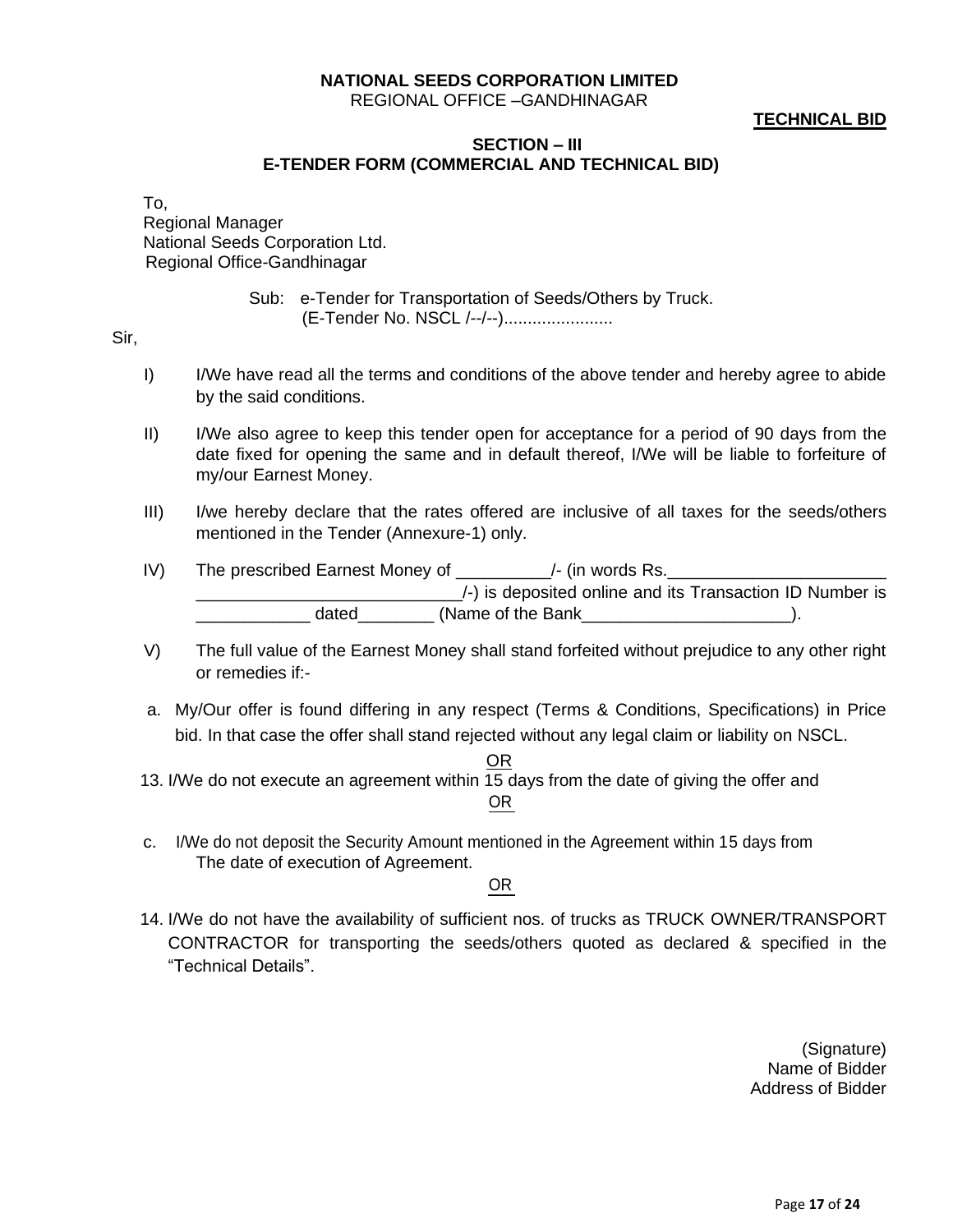# **FORMAT OF TECHNICAL DETAILS**

TECHNICAL BID (Annexure-1)

To, Regional Manager National Seeds Corporation Ltd. Gandhinagar (Gujarat)

| $\mathbf{1}$   | Name & Address of the Participant                                                                  |  |
|----------------|----------------------------------------------------------------------------------------------------|--|
| $\overline{2}$ | Name of the proprietor/ Partner. If partnership then                                               |  |
|                | partnership deed must be enclosed                                                                  |  |
| 3              | Registration No. of the Firm/Organization (Encl. copy                                              |  |
|                | of registrations)                                                                                  |  |
| $\overline{4}$ | Valid Registration numbers of the trucks (Encl. List<br>along with copy of R.C.)                   |  |
|                |                                                                                                    |  |
| 5              | GST Registration No. (Encl. copy)                                                                  |  |
| 6              | Income Tax Pan No. (Encl. copy)                                                                    |  |
|                |                                                                                                    |  |
| $\overline{7}$ | Name of Banker & Creditor limit/bank Solvency                                                      |  |
|                | certification (Encl.copy)                                                                          |  |
| 8              | Affidavit for not Black listed in any office of the                                                |  |
|                | NSCL or any other Govt. Organization (Encl.copy)                                                   |  |
|                |                                                                                                    |  |
| 9              | Reference of transportation work undertaken from                                                   |  |
|                | NSC or any other reputed organization/Firm /<br>Company with work order of more than Rs.50 lacs in |  |
|                | a particular F.Y. (Encl. Copy)                                                                     |  |
|                |                                                                                                    |  |
| 10             | Details of online Deposit of EMD amount of Rs.                                                     |  |
|                | 200000.00 (RTGS/NEFT with Date)                                                                    |  |
|                |                                                                                                    |  |
| 11             | Income tax return & recent balance sheet for the last 2<br>years (F.Y.-2019-20 & 2020-21)          |  |
|                |                                                                                                    |  |
| 12             | Signed copy of Terms & Conditions                                                                  |  |
| 13.            | Firm must submit the affidavit for fulfillment of                                                  |  |
|                | Tender T&C clause No.15(12)                                                                        |  |

**Date**:

# **Place**: **Place**: **Place Place**: **Name & Signature of the tenderer**  Address/ Mobile No with official Stamp Full Add.------------------------------------------------ -------------------------------------------------- --------------------------------------------------- Mob.------------------------------------------------------

E-mail ID ------------------------------------------------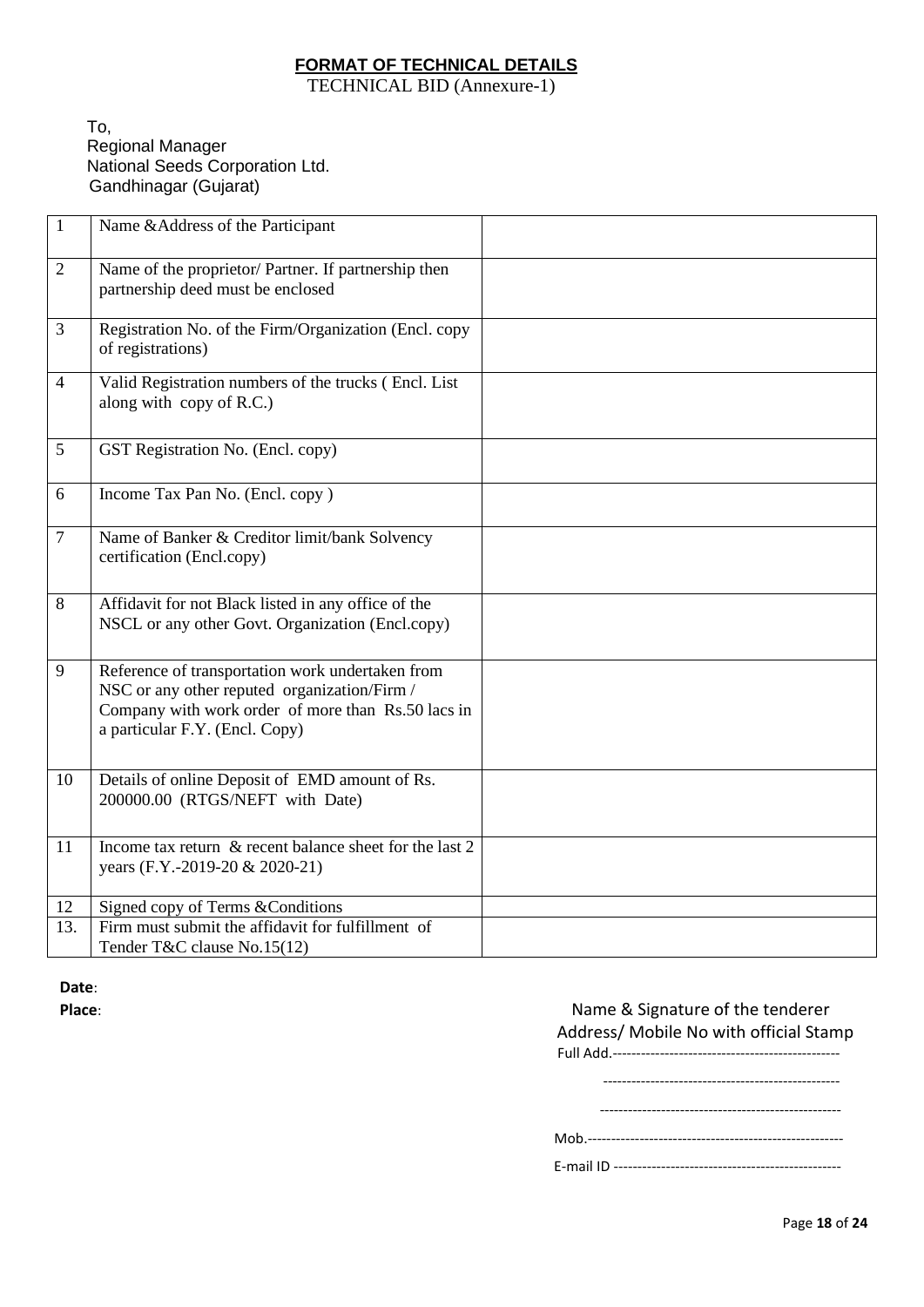#### **NATIONAL SEEDS CORPORATION LIMITED**

REGIONAL OFFICE-GANDHINAGAR

 **Section-IV FINANCIAL BID** 

# **TRANSPORTATION TENDER OF NATIONAL SEEDS CORPORATION LIMITED, REGIONAL OFFICE GANDHINAGAR, FOR THE F.Y. YEAR 2022-23.**

|  | w<br>I<br>×<br>۰. |  |
|--|-------------------|--|
|  |                   |  |

Regional Manager National Seeds Corporation Ltd. Regional office-Gandhinagar

Sir,

We have carefully gone through the terms and conditions prescribed for entering into contract for appointment of Annual Transport Contract. The Rates are inclusive of all taxes and will be valid for the entire period of 1 year of tender. We have quoted per Quintal per Kilometer in Rupees and the rates quoted are inclusive of loading, unloading, statistical, bridge crossing, insurance etc including GST. Our lowest and firm rates for the different slabs are as follows.

A) Slabs For lifting point in Saurasthra Region of Gujarat (All 11 District of Saurashtra Region)

| Sr. | For distance        | 20-48 Qtls.            | >48-90 Qtls. | >90-150 Qtls. | Above 150 Qtls.                                                        |
|-----|---------------------|------------------------|--------------|---------------|------------------------------------------------------------------------|
| No. | (in Km)             | In figure Rs. In words |              |               | In figure Rs. In words   In figure Rs. In words In figure Rs. In words |
| 1.  | $0 - 100$           |                        |              |               |                                                                        |
|     |                     |                        |              |               |                                                                        |
| 2.  | $>100-200$          |                        |              |               |                                                                        |
|     |                     |                        |              |               |                                                                        |
| 3.  | $>200-300$          |                        |              |               |                                                                        |
|     |                     |                        |              |               |                                                                        |
| 4.  | $>300-500$          |                        |              |               |                                                                        |
|     |                     |                        |              |               |                                                                        |
| 5.  | $>500$ and<br>above |                        |              |               |                                                                        |
|     |                     |                        |              |               |                                                                        |

B) Slabs For lifting point in Rest of Gujarat (Apart from 11 District of saurasthra Region of Gujarat/ Anywhere in India if any)

| Sr. | For distance        | 20-48 Qtls. | >48-90 Qtls.                                                                                    | >90-150 Qtls. | Above 150 Qtls. |
|-----|---------------------|-------------|-------------------------------------------------------------------------------------------------|---------------|-----------------|
| No. | (in Km)             |             | In figure Rs. In words   In figure Rs. In words   In figure Rs. In words In figure Rs. In words |               |                 |
| 1.  | $0 - 100$           |             |                                                                                                 |               |                 |
|     |                     |             |                                                                                                 |               |                 |
| 2.  | $>100-200$          |             |                                                                                                 |               |                 |
|     |                     |             |                                                                                                 |               |                 |
| 3.  | $>200-300$          |             |                                                                                                 |               |                 |
|     |                     |             |                                                                                                 |               |                 |
| 4.  | $>300-500$          |             |                                                                                                 |               |                 |
|     |                     |             |                                                                                                 |               |                 |
| 5.  | $>500$ and<br>above |             |                                                                                                 |               |                 |
|     |                     |             |                                                                                                 |               |                 |

NOTE- The distance of 30 km minimum will be considered for billing and beyond 30 km will charges on actual km basis and minimum guaranteed weight will be 20 Qtls.

I/We have read and understood the detailed Terms and Conditions of Tender Schedule and the same are acceptable to me / us.

> Signature of the Transporter/Address Transporter seal: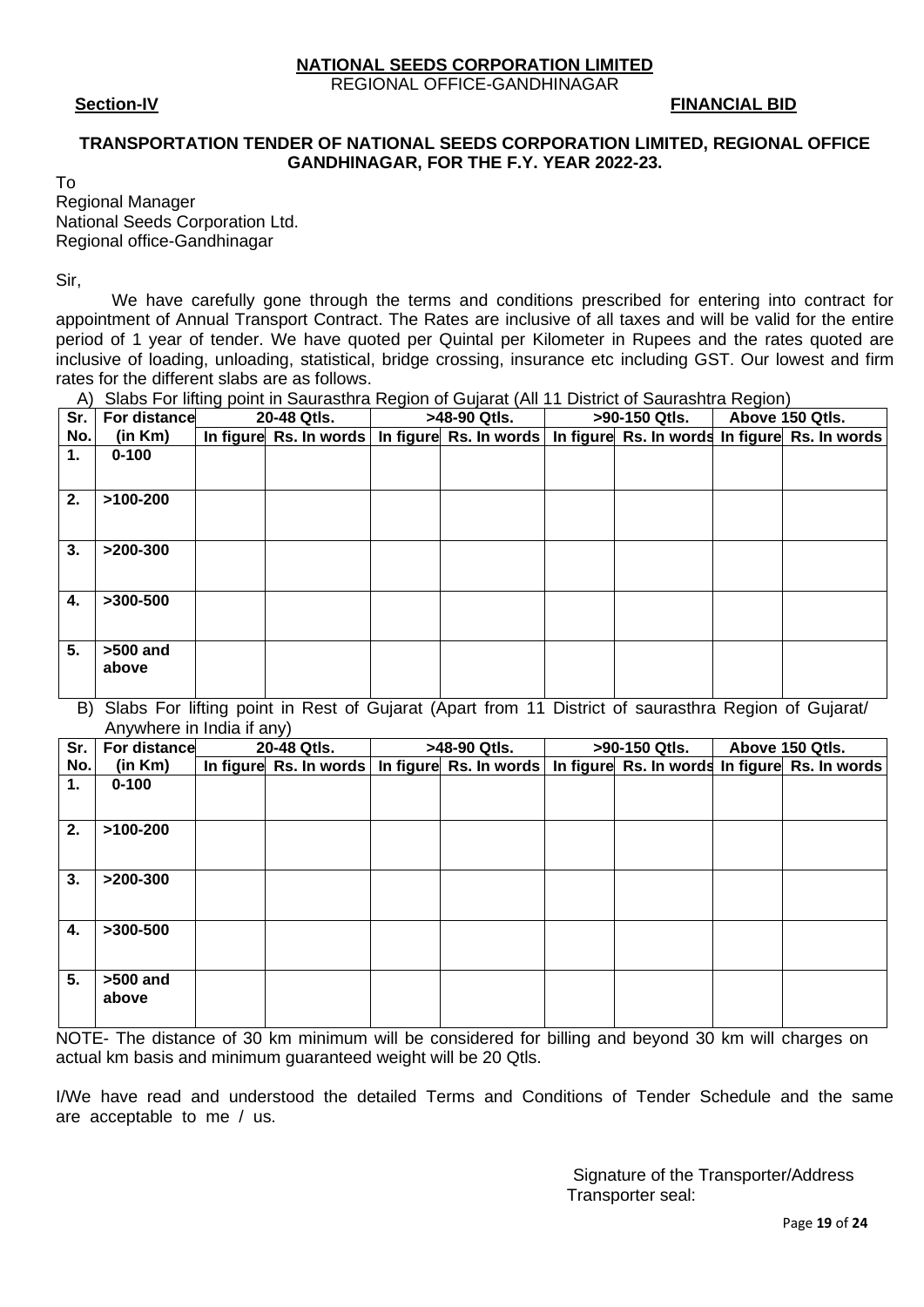# **NATIONAL SEEDS CORPORATION LIMITED:**  REGIONAL OFFICE-GANDHINAGAR

# **Section- V**

To Regional Manager National Seeds Corporation Ltd. Gandhinagar (Gujarat)

# **CHECKLIST FOR THE TENDERER**

| S.No             | <b>Particulars</b>                                                                                              |
|------------------|-----------------------------------------------------------------------------------------------------------------|
| 1                | Registration certificate of the Firm/Company or Organization under partnership act.                             |
| $\overline{2}$ . | Partnership deed, if partnership firm                                                                           |
| 3                | Online receipt for Rs.1000/-+18% GST towards cost of tender form.                                               |
| 4.               | Online Receipt for Rs.2,00,000.00 towards EMD.                                                                  |
| 5.               | Tender form is complete and not conditional.                                                                    |
| 6.               | Affidavit that the firm is neither black listed nor having any relationship with employees.<br>(Copy Enclosed). |
| $\overline{7}$ . | <b>GST</b> Registration No.                                                                                     |
| 8.               | Income Tax PAN No. and return & Recent Balance sheet for the last 2 years (F.Y. 2019-20 & 2020-21)              |
| 9.               | Signed Copy of Terms & Conditions.                                                                              |
| 10.              | Solvency Certificate &Bank Account details                                                                      |
| 11               | Past experience certificate details                                                                             |
| 12               | Valid Registration certificate number of the own trucks/Transport contractor                                    |
| 13               | Affidavit for fulfillment of Tender T&C clause No.15(12)                                                        |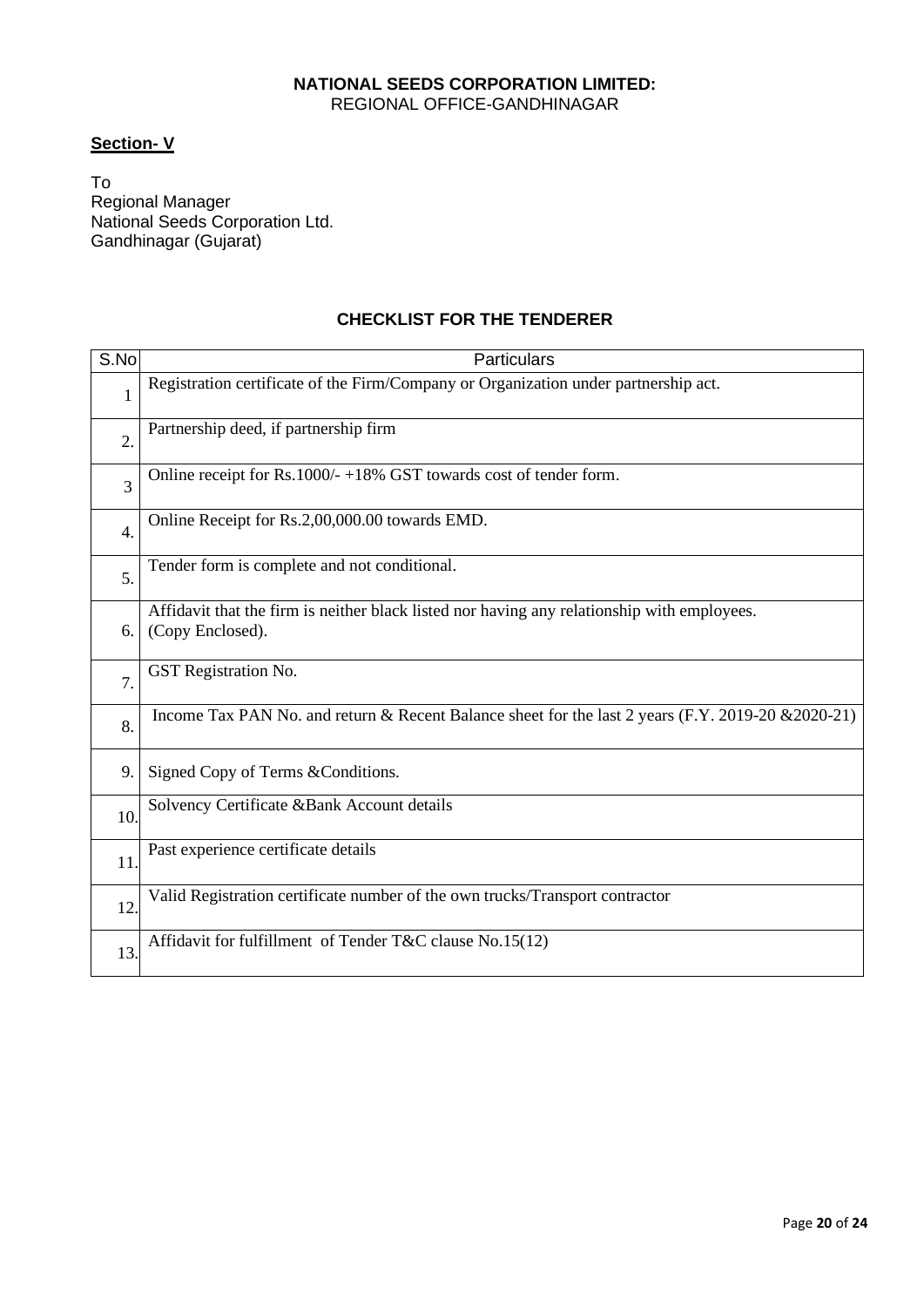# **Section-VI**

#### **Undertaking**

Regional Manager National Seeds Corporation Limited Gandhinagar (Gujarat)

Sir,

 This is in reference to your Tender Notice published for transportation of Seeds. In this connection, I wish to undertake that our firm is neither blacklisted by any of the firm nor our firm is having any relationship with Employees of National Seeds Corporation Limited.

Signature of Transporter\_\_\_\_\_\_\_\_\_\_\_\_\_\_\_\_\_\_

Address & Stamp: Date :-

#### **Acceptance letter in below given format to be attached in company letter head.**

(Copy to be uploaded on e-portal)

I have read and understood e-tender Terms & Conditions and I agree to abide by them. I hereby certify that all the information mentioned above & provided by me are true and in case of any information is found to be incorrect, my bid may be treated as rejected by NSCL RO-Gandhinagar Management. Above information is true to our knowledge and belief.

| Signature of Tenderer: |
|------------------------|
| Name:-                 |
| Address                |
| Phone No               |
| Email:                 |
|                        |

Stamp

Date: \_\_\_\_\_\_\_\_\_\_\_\_\_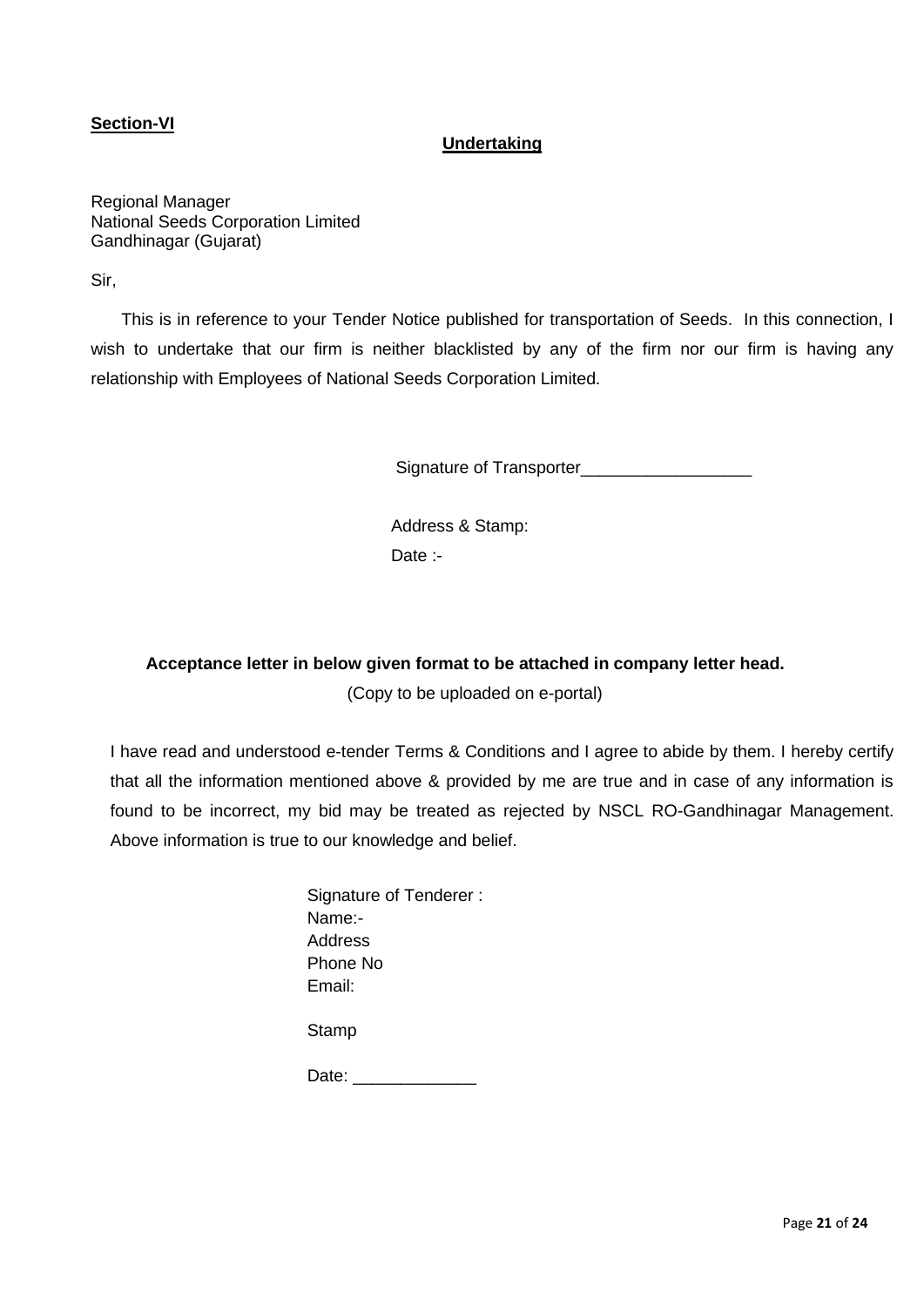**Section-VII**

#### **AGREEMENT**

#### **FOR ANNUAL TRANSPORTATION OF SEEDS AND MATERIAL BY ROAD**

AN AGREEMENT made on the day of …………………………………between National Seeds Corporation Limited (NSCL), a company registered under the Companies Act, 1956 and having its registered office at New Delhi (hereinafter referred to as the NSCL, which expression shall, where the context so admits include its Successors and Assigns) of the ONE PART.

And M/s…………………………………………………………………………………………………………………Firm registered under The Partnership Act 1932 and having its registered office at ……………………………………………………………………………………………………………………… (Here in after referred to as the Transporter, which expression shall, where the context so admits include its Successors and Assigns) of the OTHER PART.

WHEREAS, the NSCL is the producer and trader of Seeds at its various Area Offices spread throughout the country controlled by 11 Regional Offices.

WHEREAS, the Area Office Appointed Dealer-Distributor Network throughout the Country and also deals in Central and State Government requirements of Seeds.

AND WHEREAS, the NSCL sends the Seeds & packing material to its various Area Offices as and when required.

AND WHEREAS, the NSCL was in lookout for appointing a transport company/Firm, who can undertake the transportation of its products to its various Area Offices throughout the country on Annual Contract Basis and invited tenders for the said purpose through leading newspapers & website;

AND WHEREAS The Regional Manager,NSCL-RO, Gandhinagar is the competent Authority to appoint the Transporter or to renew or extend the contract period of transporter.

AND WHEREAS, the ………………………………………………………………………………………, was appointed as Transporter of NSCL-Gandhinagar ……………………………………………………………..through tender process in the FY 2022-23 and it will perform the Transport work only for RO-Gandhinagar ………………………………………………………………………………………………………………………………

AND WHEREAS, the parties have agreed to enter into an agreement herein contained.

#### **NOW IT IS HEREBY AGREED BETWEEN BOTH PARTIES AS FOLLOWS:**

1. The NSCL appoints ………………………………………. as its sole transporter for the Regional office, Gandhinagar for a period of one year commencing from date of award of work.

- 2. The transporter agrees that it shall transport the Seeds and Packing Material from Area office, Idar and other various units to throughout the country.
- 3. The transporter agrees that it shall make available to the NSCL every day the number of trucks required by it for transporting the products.
- 4. The Transporter undertakes that it will provide trucks of good condition with the drivers having valid driving licenses. The officers of the NSCL will be authorized to inspect the condition of the truck, permits, insurance books of each truck, up to date vehicle tax paid receipts and driving licenses of the drivers and the transporter will produce the said documents for inspection to the officers of the NSCL whenever required to do so. If the officer of the NSCL Company comes to the conclusion that any truck is not of good condition or lacking in any other respect, he can require the transporter to take back the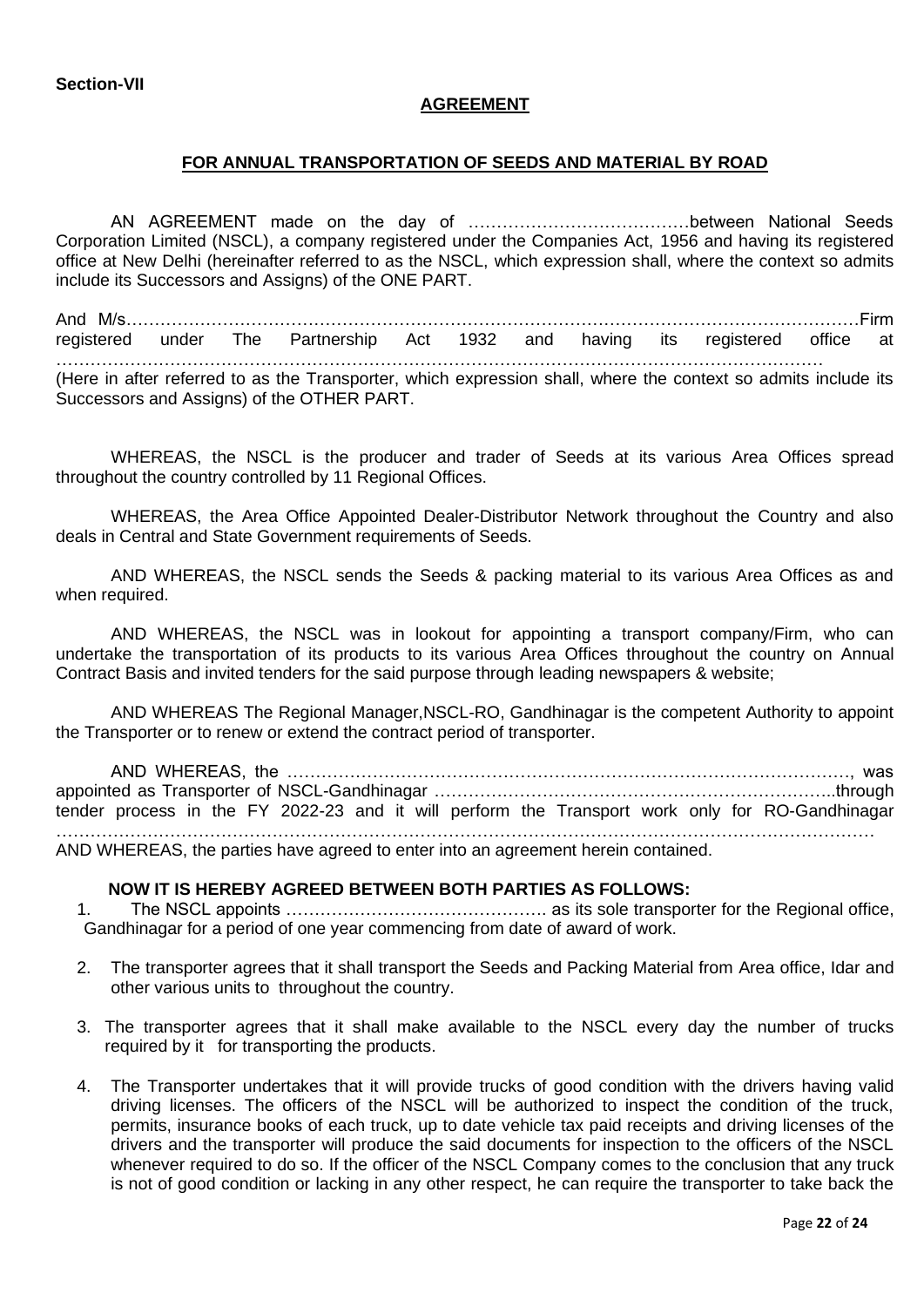said truck for which the transporter shall not be entitled to any changes. However, the officer will intimate to the Transporter the reasons for requiring the truck to be taken back.

- 5. The Transporter will not transport goods of any other person in the trucks carrying the NSCL products.
- 6. This agreement shall be executed in duplicate. The original shall be retained by the National Seeds Corporation Limited and the duplicate by the transporter.
- 7. That the Transporter is agreed to the terms and condition attached to this agreement as Annexure 1

IN WITNESS WHERE OF THE PARTIES have set their hands on the date ……......of month ..............year 2022 for financial year 2022-23.

#### **Signature of Party**

#### **Signature of Authorised Signatory**

#### **Witness**

- 1 Signature Name Address
- 2 Signature Name Address

**Regional Manager** NSCL-Gandhinagar